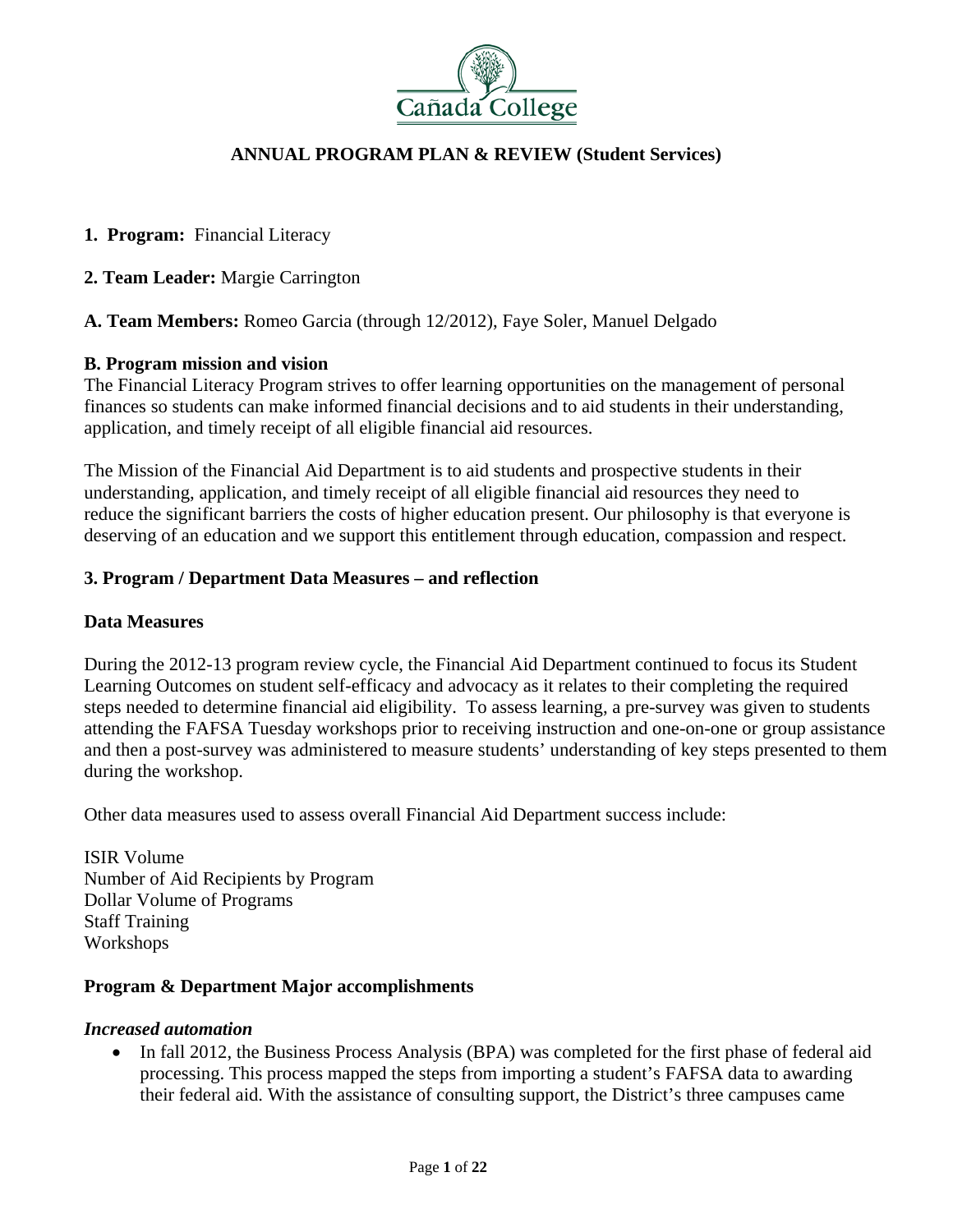

together to eliminate all manual steps that could be run as part of an automated work-flow and implemented steps to automatically package student awards not requiring additional documents or review. Approximately 40% of all applications do not require any additional review; therefore this allowed staff to remain timely in their processing of more complicated student files.

- Automation of Cal Grant processing began this year. The process is complicated by recent regulatory changes requiring renewal applicants to meet adjusted income and asset ceilings each year and have a secondary confirmation of high school completion for new awards. These changes from year to year have resulted in the process being very manual and time consuming. While not finished, there has been substantial programming work competed to allow for parts of the data load, initial eligibility determination and payment reporting to be automated. Cañada's Financial Aid Technician, Rosa Jimenez, led this district-wide project and continues to work closely with our other colleges and Information Technology Service (ITS) to improve and automate processing.
- For the 2012-13 aid-year, additional automated student communications were implemented as part of the New Year set-up. Several communication letter types were created to alert students of issues requiring resolution before the Financial Aid Department is able to proceed with processing their financial aid. Streamlining student communications saves time and resources for the office and also provides clear, consistent and timely information to students.
- Imaging student files was implemented in fall 2012. Staff are still getting used to using the Banner Document Management System (BDMS – formerly WebXtender). The goal for the 13-14 aid-year is to scan and return documents to students and limit the amount of "paper" being retained in the office. The implementation of document imaging conserves resources, minimizes the risk of losing any student documents, provides a more secure environment, a long term storage solution and allows staff to view files immediately without searching for a paper files.

## *Workshops and Outreach Events*

The Financial Aid Department, Beating the Odds Program and TRiO Student Support Services conducted, participated in and supported several workshops and outreach events and activities this past year that promote increased awareness and access to financial resources and services. Particular emphasis was placed on three main areas this year:

- 1. Financial Aid Access
- 2. Community Resources
- 3. Dream Act Implementation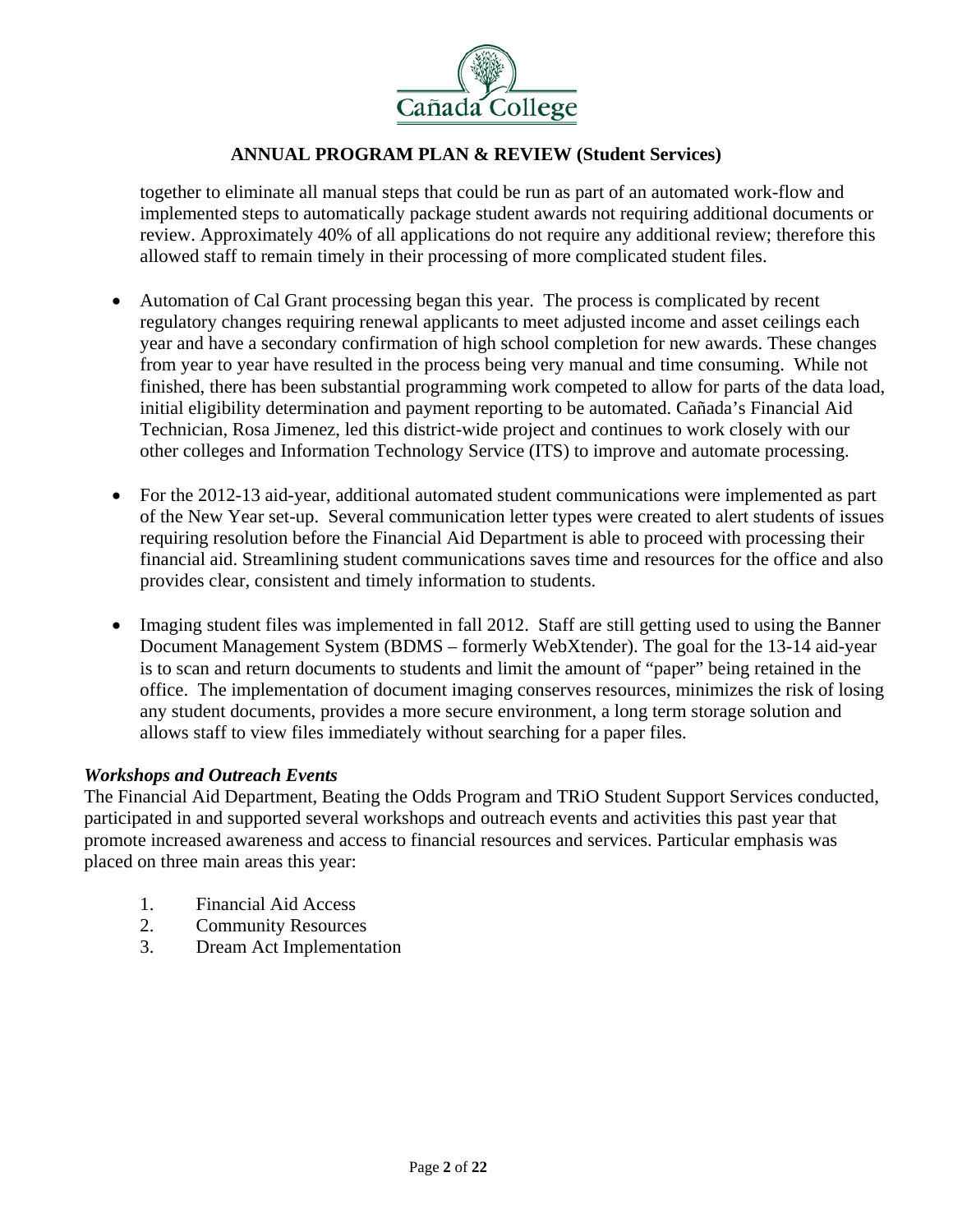

The following activities were conducted during the 2012-13 program review cycle:

| <b>Activity</b>                                  | <b>Detail/Impact</b>                                                                                                                                                                                                                                                                                                     | <b>Target Population</b>                                                                                                      |  |  |  |  |  |  |
|--------------------------------------------------|--------------------------------------------------------------------------------------------------------------------------------------------------------------------------------------------------------------------------------------------------------------------------------------------------------------------------|-------------------------------------------------------------------------------------------------------------------------------|--|--|--|--|--|--|
| <b>Second Harvest</b><br><b>Calfresh Clinics</b> | The CalFresh program, Financial Literacy Lab, &<br>TRiO Student Support Services teamed up in an effort<br>to ensure that you have access to the nutritious food<br>you need                                                                                                                                             | Low-income students<br>and families on<br>campus struggling to<br>provide enough food<br>for themselves and                   |  |  |  |  |  |  |
|                                                  | 8/24/12: 1-3:30pm @ TRiO Social Justice Room 9-<br>252: Presentation at 1:00pm, followed by computer<br>lab screening and application clinic                                                                                                                                                                             | their families.                                                                                                               |  |  |  |  |  |  |
|                                                  | $2nd$ Tuesdays, starting 9/11: 1-3pm and 4-6pm @<br>TRiO Social Justice Room 9-252: Presentation at 1pm<br>and 4pm with computer lab application clinic to<br>follow                                                                                                                                                     |                                                                                                                               |  |  |  |  |  |  |
|                                                  | Dates Hosted: 9/11, 10/9, 11/13, 12/11 and Final<br>1/26/13 (average 2-5 students attended. Assessed to<br>not continue due to low turnout of applicants)                                                                                                                                                                |                                                                                                                               |  |  |  |  |  |  |
| <b>FAFSA Tuesdays</b>                            | Weekly FAFSA workshop held every Tuesday<br>afternoon. Average attendance is 10 -12 students<br>weekly throughout the year. Higher attendance during<br>peak periods before/beginning of term and prior to<br>March 2 Cal Grant deadline. Began assisting students<br>with California Dream Application in mid fall term | Current and new<br>students in need of<br>assistance completing<br>or correcting FAFSA<br>or California Dream<br>Application. |  |  |  |  |  |  |
| <b>College Night</b>                             | Financial Aid Workshop: 20-30 minute workshop<br>conducted annually for parents and students attending<br>Sequoia Union High School District College Night<br>hosted by Cañada College each October                                                                                                                      | Parents and high<br>school seniors in<br>service area                                                                         |  |  |  |  |  |  |
| <b>Sequoia High School</b>                       | Parent groups and Community College Night<br>presentations (3-4 times per year)                                                                                                                                                                                                                                          | Parents of juniors and<br>seniors and students<br>attending Sequoia<br><b>High School</b>                                     |  |  |  |  |  |  |
| <b>Classroom/Program</b>                         | Middle College, ESL, Reading, NSF scholars,                                                                                                                                                                                                                                                                              | Various                                                                                                                       |  |  |  |  |  |  |
| <b>Presentations</b>                             | Veterans – several throughout year as faculty or<br>Financial Aid Department request                                                                                                                                                                                                                                     |                                                                                                                               |  |  |  |  |  |  |
| <b>BGCP</b> Financial                            | College-bound program for Boys & Girls Club                                                                                                                                                                                                                                                                              | Middle school aged<br>students attending                                                                                      |  |  |  |  |  |  |
| <b>Literacy Workshop</b>                         | Beating the Odds Peer Mentorship mentees and                                                                                                                                                                                                                                                                             |                                                                                                                               |  |  |  |  |  |  |
|                                                  | mentors. Discussed budgeting, financial aid terms and                                                                                                                                                                                                                                                                    | East Palo Alto Boys &                                                                                                         |  |  |  |  |  |  |
|                                                  | definitions, and peer strategies. Date: 2/15/2013; 16<br>Girls Club<br>students in attendance                                                                                                                                                                                                                            |                                                                                                                               |  |  |  |  |  |  |
| <b>Priority Enrollment</b>                       | Financial Aid overview presentations during PEP;                                                                                                                                                                                                                                                                         | High school seniors                                                                                                           |  |  |  |  |  |  |
|                                                  |                                                                                                                                                                                                                                                                                                                          |                                                                                                                               |  |  |  |  |  |  |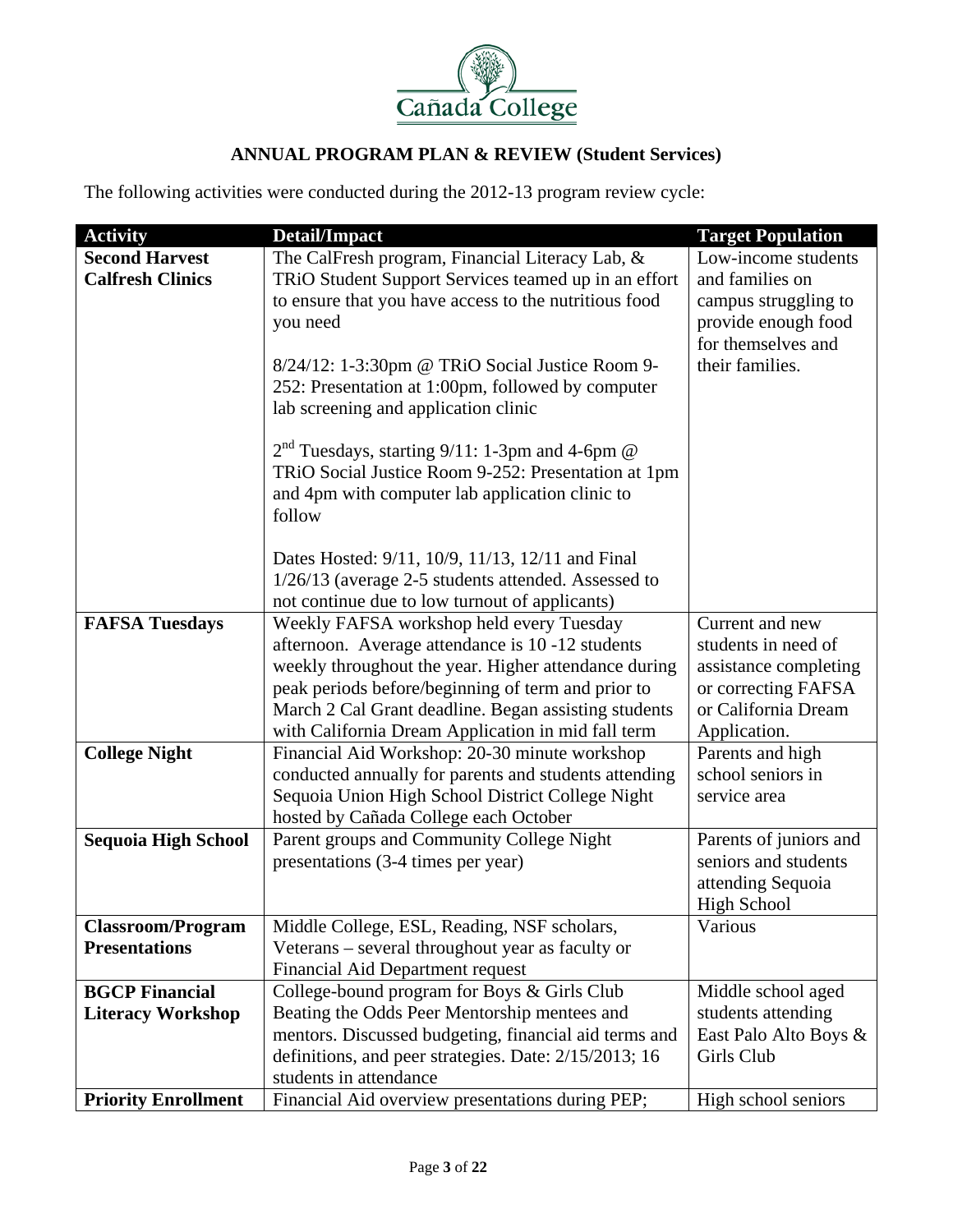

| Program                   | average 40-50 students (three or four time per year<br>April/May) | who have applied for<br>admission to Cañada;<br>parents also<br>encouraged to attend<br>workshop sessions |  |  |  |  |
|---------------------------|-------------------------------------------------------------------|-----------------------------------------------------------------------------------------------------------|--|--|--|--|
| Scholarship               | Students learn to apply for scholarships using the                | Currently enrolled                                                                                        |  |  |  |  |
| <b>Application</b>        | STARS online scholarship application. Two                         | Cañada students                                                                                           |  |  |  |  |
| Workshops                 | workshops scheduled                                               |                                                                                                           |  |  |  |  |
| <b>Dream Application</b>  | High school seniors,                                              |                                                                                                           |  |  |  |  |
| Workshops                 | help them apply for the Board of Governors Fee                    |                                                                                                           |  |  |  |  |
|                           | Waiver, STARS online scholarship application and                  | students, parents,                                                                                        |  |  |  |  |
|                           | California Dream Application. Four workshops were                 | other family and allies                                                                                   |  |  |  |  |
|                           | held $(12/3/2013 - 26$ attendees, $12/12/2013 - 22$               | encouraged to attend                                                                                      |  |  |  |  |
|                           | attendees                                                         |                                                                                                           |  |  |  |  |
| <b>Cash for College</b>   | Two workshops scheduled $2/12/2013$ and $2/23/2013$               | Parents and high                                                                                          |  |  |  |  |
|                           | to assist students and parents complete the FAFSA or              | school seniors in                                                                                         |  |  |  |  |
|                           | California Dream Application, learn about financial               | service area                                                                                              |  |  |  |  |
|                           | aid programs, eligibility and specifically, applying for          |                                                                                                           |  |  |  |  |
|                           | the Cal Grant Entitlement Program)                                |                                                                                                           |  |  |  |  |
| <b>Financial Aid</b>      | Financial Aid Transfer Workshops 2/13/2013 and                    | Students transferring                                                                                     |  |  |  |  |
| <b>Transfer Workshops</b> | 2/20/2013                                                         | in 2014                                                                                                   |  |  |  |  |

## *What changes have you seen, and why?*

Over the past year, there has been a significant increase in application volume and students completing the process to receive state and federal financial aid. We believe these are some of the reasons for the steady increase in application volume:

- Adding "Apply for Financial Aid" as Step 2 in the Student Success Steps to apply for college; and,
- Improved financial aid outreach locally within our service area though partnerships with our Outreach Department; and,
- Ongoing communication strategies statewide about the availability of financial aid at community colleges pushed to high schools and communities through the I Can Afford College campaign www.icanaffordcollege,com; and,
- The implementation of a drop for non-payment policy in 2012; and,
- The passage of AB 130 and AB 131, the California Dream Act; and, the most significant factor,
- The downturn in the economy and its impact on unemployment, retraining needs, and the overall financial health of individuals and families with children in college.

Of concern is the increase in requests by students to borrow the annual maximum in Federal Direct Loans. This compounds the concern that students may not have the financial aid funding available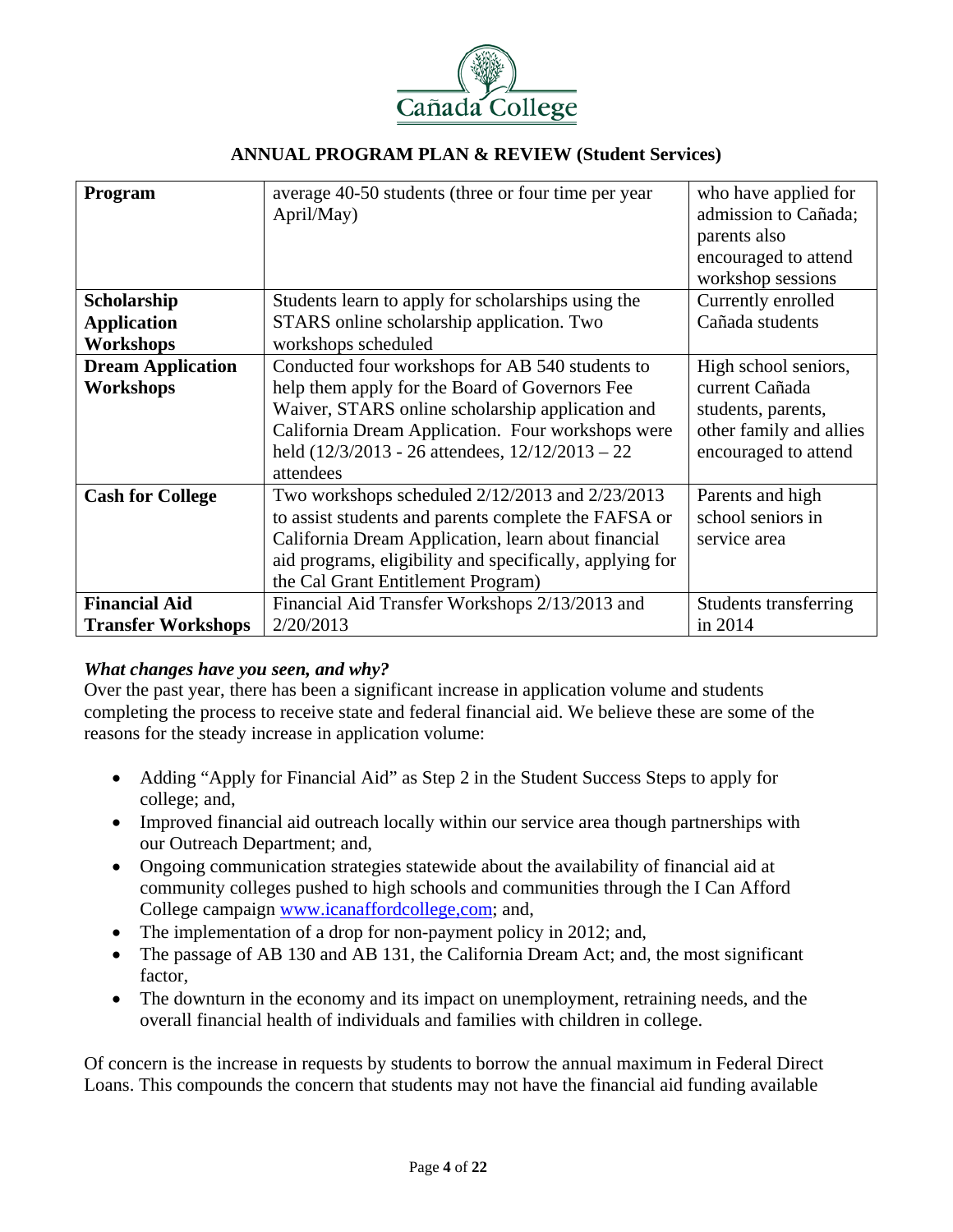

for them when they transfer due to current Pell Grant lifetime eligibility and impending limits of subsidized loan borrowing.

#### *What changes, if any, will you make?*

For the 2013-14 SAO and SLO cycle, we will not make any changes in the assessment from 2012- 13. However, due to the increased complexity in helping newly eligible undocumented AB 540 students apply for state financial aid programs, we plan to implement a weekly Wednesday workshop similar to FAFSA Tuesdays to assist these students and their families in the application process and understating what resources they may be eligible to receive and when.

#### **4. Student Learning Outcome** (SLO)

#### **A**. **Results** from prior cycle's SLO.

After reflection and review by the Financial Aid Department of the 2011-2012 program-level student learning outcomes, we decided to be more intentional in what we want students to "take away" as a result of meeting in groups or one-on-one interactions for FAFSA completion (and now California Dream Applications). We want students to develop proficiency in using online tools, particularly WebSMART and availing themselves of accessible resources for managing their financial aid. Becoming proficient in using self-service technologies is transferable and necessary skill.

In the fall 2012 and spring 2013 semesters through February 2013, 47 pre and post SLO assessment surveys were completed by students (survey instrument in Appendix A).

## **2012-13 Financial Literacy Program SLO:**

**After attending a FAFSA Tuesday workshop, students will be able to name the next three steps they should follow after submitting their FAFSA online.** 

| Data                            | <b>Analysis</b>                   | <b>Outcome</b>             |  |  |  |  |  |  |
|---------------------------------|-----------------------------------|----------------------------|--|--|--|--|--|--|
| Pre Survey:                     | Pre Survey:                       | When determining what      |  |  |  |  |  |  |
| Of the 47 students assessed $-$ | 8 students or 18% of those who    | constituted success in     |  |  |  |  |  |  |
| 0 students named all three next | took the pre-survey demonstrated  | learning, we set a success |  |  |  |  |  |  |
| steps                           | proficiency in understanding the  | measure at 75% of all      |  |  |  |  |  |  |
| 8 students named two of the     | next steps.                       | students surveyed being    |  |  |  |  |  |  |
| three steps                     |                                   | able to name 2 of the 3    |  |  |  |  |  |  |
| 20 named one of the three       | 39 students/82% did not           | steps.                     |  |  |  |  |  |  |
| steps                           | demonstrate sufficient knowledge  |                            |  |  |  |  |  |  |
| 19 left this section blank or   | of the next steps                 | We met this measure as     |  |  |  |  |  |  |
| answered incorrectly            |                                   | the "success" rate was     |  |  |  |  |  |  |
| Post Survey:                    | Post Survey:                      | 78%.                       |  |  |  |  |  |  |
| Of the 47 students assessed $-$ | 37 students/78% of those who took |                            |  |  |  |  |  |  |
| 21 named all three next steps   | the post-survey demonstrated      | All students were          |  |  |  |  |  |  |
| 16 named two of the three       | proficiency in understanding the  | provided with the correct  |  |  |  |  |  |  |

The results are indicated below: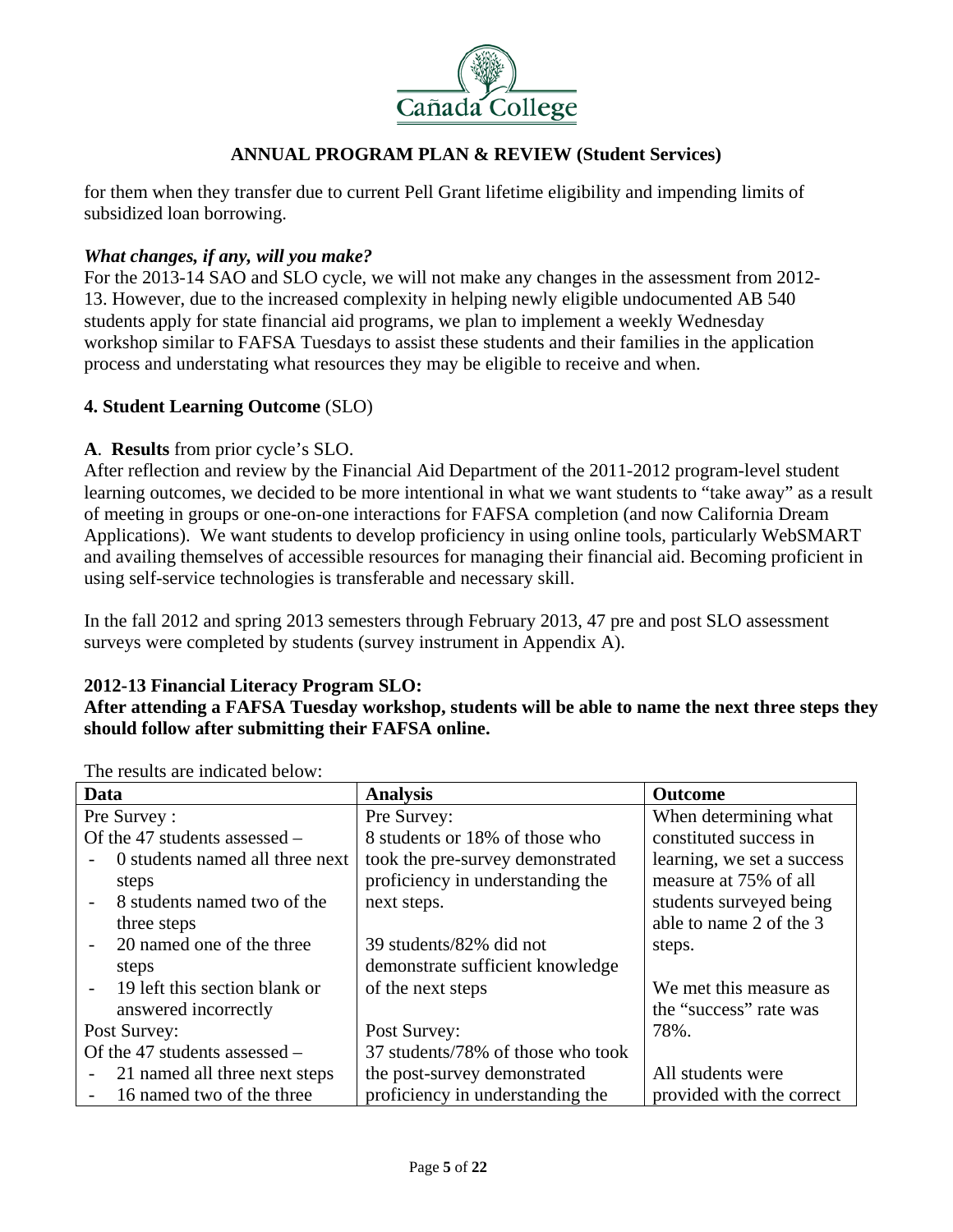

| steps                                                | next steps                                                                       | responses and other   |
|------------------------------------------------------|----------------------------------------------------------------------------------|-----------------------|
| 6 named one of the three steps                       |                                                                                  | information before    |
| 3 left this section blank or<br>answered incorrectly | 10 students/22% did not<br>demonstrate sufficient knowledge<br>of the next steps | leaving the workshop. |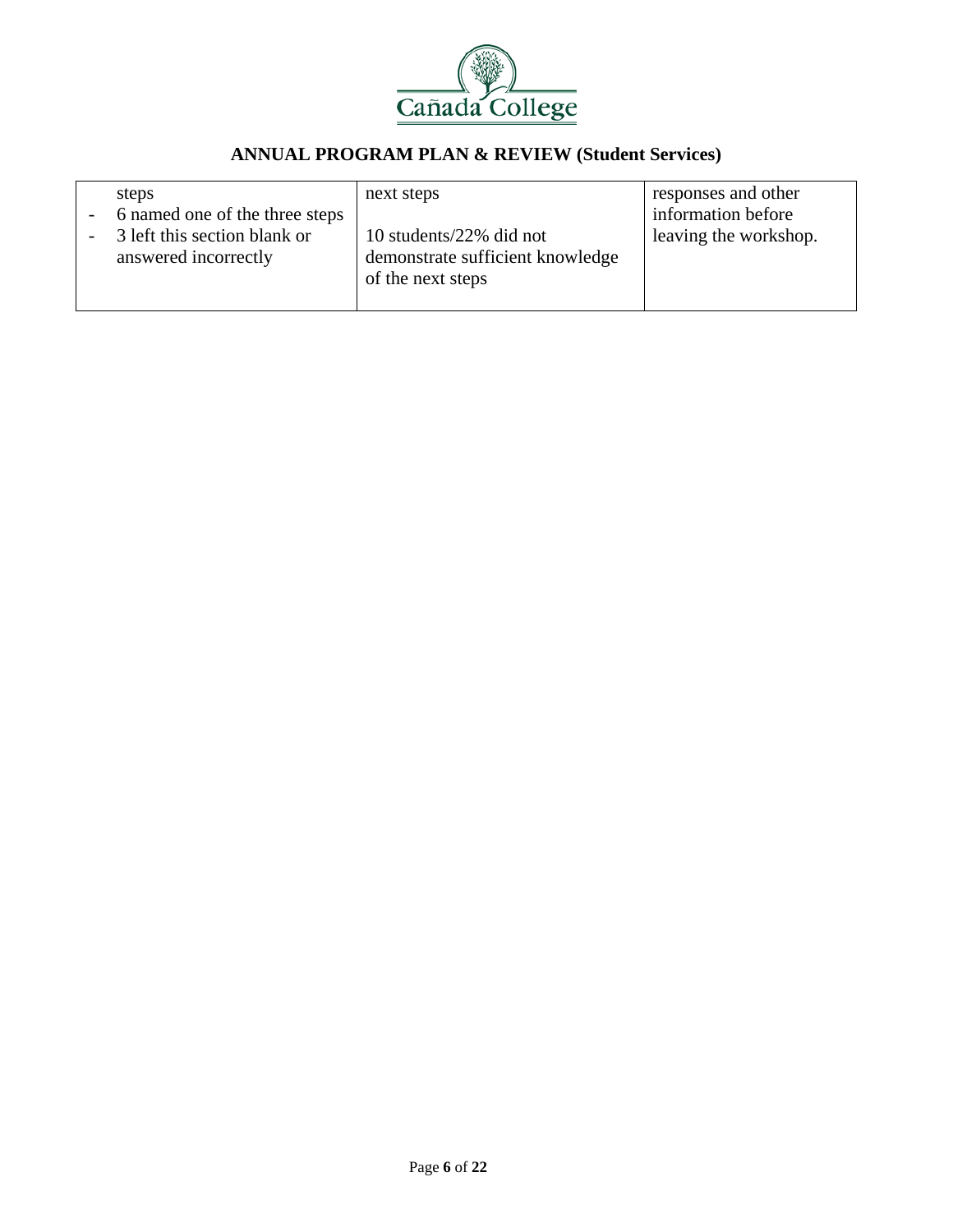

# **B. Current SLO and relationship to College SLO or Strategic Directions**

Completion Objective 2.3: Improve connections with potential students by conducting an en- gaging, well thought out orientation program that provides students with a thorough understanding of college requirements and financial aid.

# **C. Action Plan**

Based on the results of the 2012-13 student SLO and the need for students to be proficient in using WebSMART, we will continue to use the same SLO but expand it for Dream Applicants as well since we have set-up similar technologies to exchange information with them.

## **5. Student Area Outcomes** (SAOs)

#### **Financial Literacy Program SAO: Increase FAFSA application rate by 10% from 2011-12 aid year to 2012-2013 aid year**

#### **A**. **Results** from prior cycle's SAO

The 2011-12 SAO was successful. There was a 20.1% increase in application volume from 2010-11 to the 2011-12 year. Data is not yet available to compare how the 2013-14 first quarter (01/01/13- 03/31/14) may have increased over the initial SAO assessment year 2011-12.

| Unduplicated FAFSA Applications By Aid Year |              |                                             |            |  |  |  |  |
|---------------------------------------------|--------------|---------------------------------------------|------------|--|--|--|--|
| Aid Year                                    | Applications | Increase in Application from Prior Aid Year |            |  |  |  |  |
|                                             | Processed    |                                             |            |  |  |  |  |
|                                             |              | Numeric                                     | Percentage |  |  |  |  |
| 2006-2007                                   | 1354         |                                             |            |  |  |  |  |
| 2007-2008                                   | 1415         | $+61$                                       | 4.3%       |  |  |  |  |
| 2008-2009                                   | 1700         | $+285$                                      | 16.8%      |  |  |  |  |
| 2009-2010                                   | 2312         | $+612$                                      | 26.5%      |  |  |  |  |
| 2010-2011                                   | 3079         | $+767$                                      | 24.9%      |  |  |  |  |
| 2011-2012                                   | 3861         | $+782$                                      | 20.1%      |  |  |  |  |
| 2012-2013                                   | $3951*$      | $+90$                                       | 3%         |  |  |  |  |

 $*2012-13$  application rate is as of  $12/31/2012$  (Qtr 4 of 6). Federal Student Aid will continue to process new FAFSA data through 6/30/2013

## **B. Current SAO and relationship to College SLO or Strategic Directions**

Achieving Objective:

Completion Objective 2.5: Increase entry by conducting a 100% FAFSA campaign for eligible students, working to provide financial support for non-FAFSA eligible students and implementing a financial literacy campaign.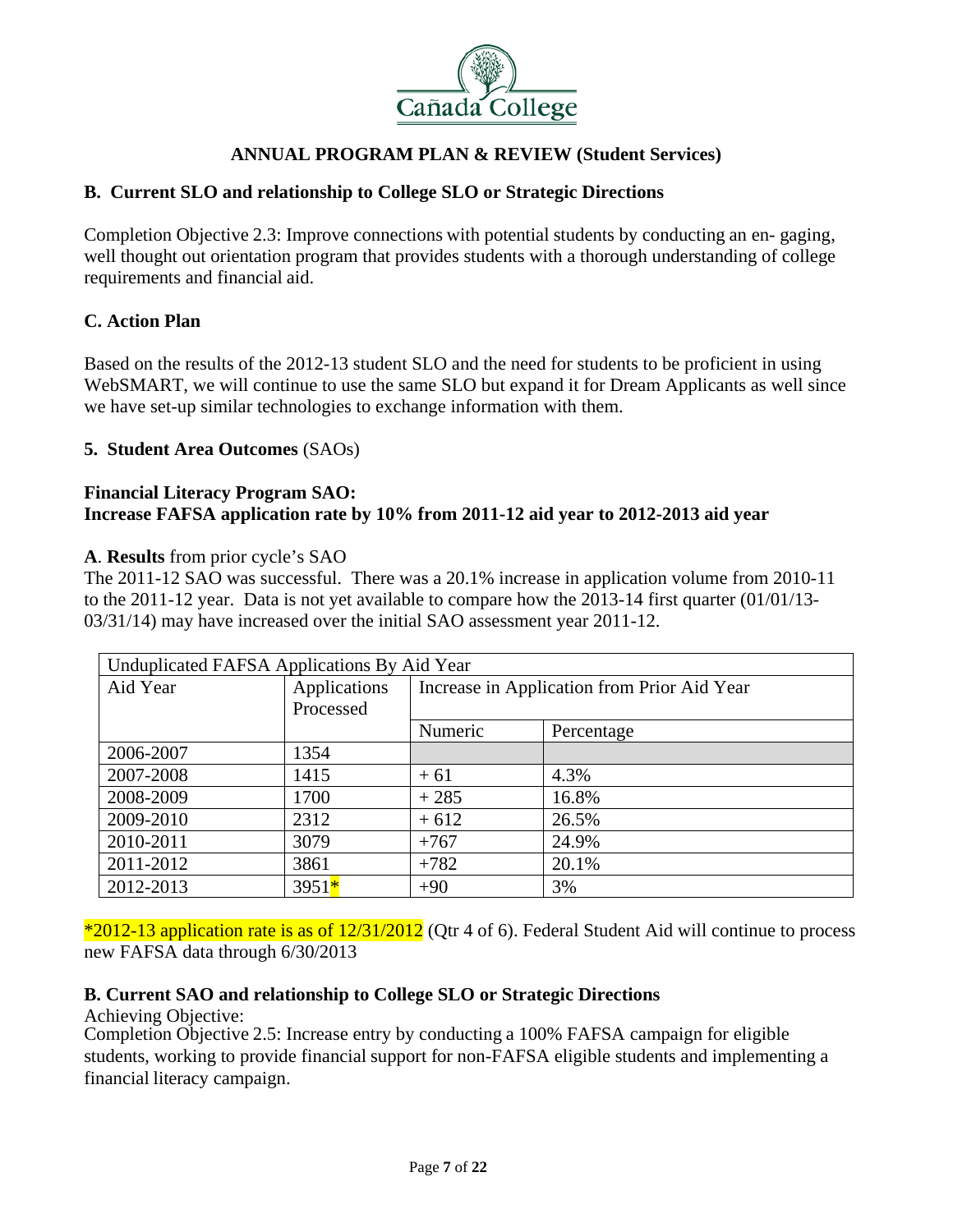

Supporting Objectives:

Completion Objective 2.9: Improve completion by streamlining and removing bureaucratic barriers to receiving degrees and certificates.

Global and Sustainable Objective 4.1: create sustainability and social Justice Interest Groups to focus on issues and increase awareness on campus.

## **C. Action Plan**

Continue monitoring and encouraging FAFSA and California Dream Application by all students as eligible.

## **6. Resource Identification**

## **A. Faculty and Staff hiring requests**

A 1.0 FTE Financial Aid Technician has been requested two out of the last three years through the College's hiring justification process. Both of these requests have not risen high enough within the College's prioritization process to be acted upon. In the interim, part-time hourly assistance to backfill some of this need has been supported by Measure G funding. See Appendix B for the 2013-14 justification documentation.

## **B. Professional Development needs**

On-going professional development is required by all staff to remain current on state and federal regulatory changes, guidance on best practices, updating system to maintain current automation and functional use and for personal and professional growth. Fortunately, the Financial Aid Department continues to have sufficient funding to cover most if not all of its training and professional development needs. As needed, staff may also seek Classified Staff Development funds. This year, staff participated in the following professional development trainings, workshops and conferences:

- California Community Colleges Student Financial Aid Administrators Association (CCCSFAAA) Pre-Conference
- California Association of Financial Aid Administrators (CASFAA) Annual Conference
- National Association of Student Financial Aid Administrators (NASFAA) National Conference
- California Community Colleges Banner Users Group (3CBG) Training
- Ellucian Live (Banner) Users Conference
- CASFAA Tax Training
- California Student Aid Commission (CSAC) Webinars
	- o (Dream Application Training, SB 70 Reporting, Verification, Cal Grant Reconciliation, etc.)
- All CCC Financial Aid Directors Training
- Federal Student Aid Conference
- SMCCCD/EAP Sponsored Trainings (variety of topics)
- Region III Financial Aid Meetings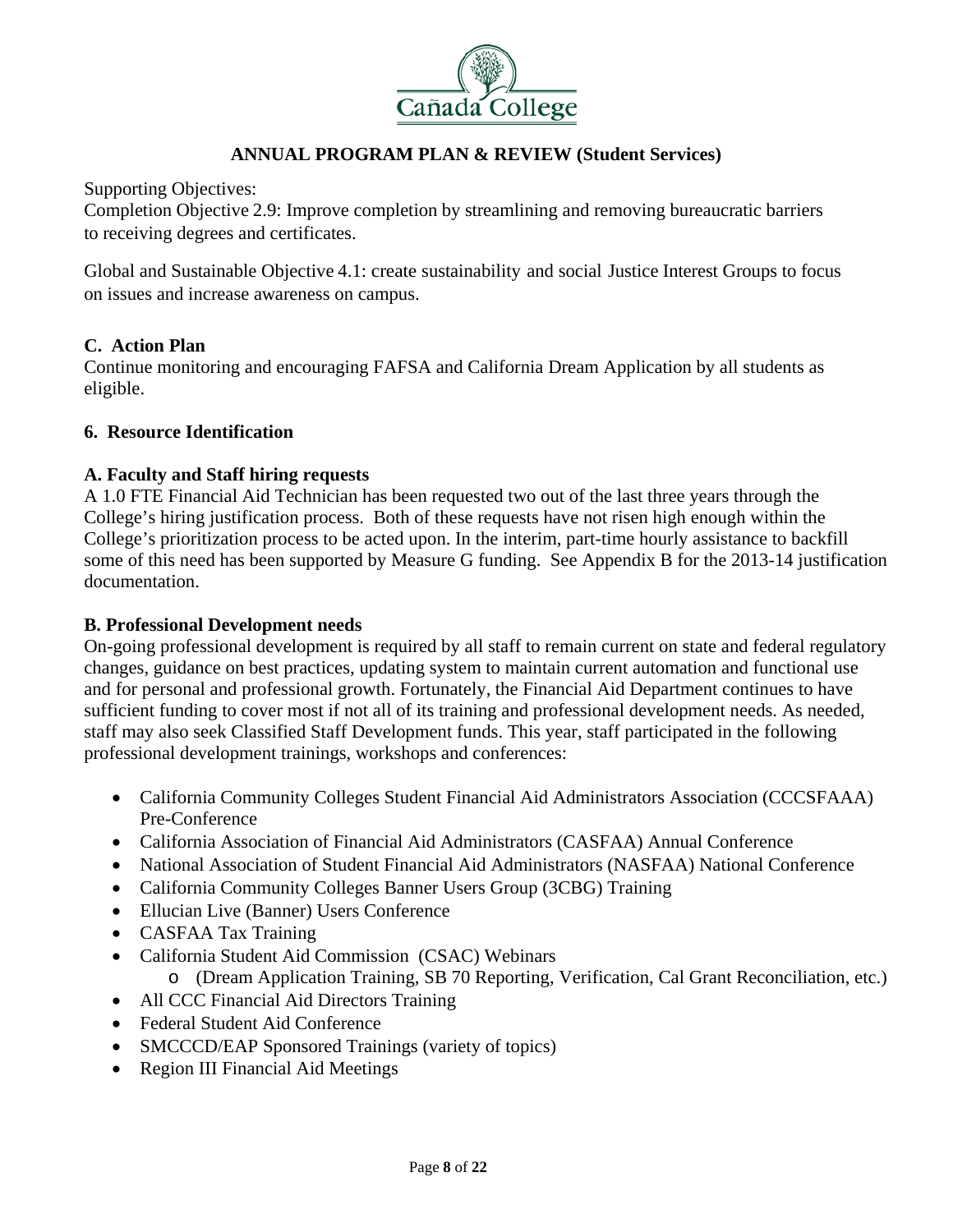

Financial Aid Department staff and other Student Services staff will attend similar trainings, workshops and conferences next year. For financial aid staff, regulatory training is critical due to the frequency of significant changes in program eligibility enacted by state and federal legislation each year. Oftentimes, regulatory guidance from state and federal agencies requirements impact multiple areas within the institution requiring an institutional response. Therefore it is very important that financial aid staff stay current and engaged so they can then alter college administration of pending changes.

#### **C. Equipment requests – must be related to instruction**

At this time, there are no instructional equipment requests; however, a dedicated space as previously proposed by establishing a "Financial Literacy Lab" is still encouraged. Ideally, this designated space would be appropriately staffed to ensure access throughout our open hours much like the Learning Center so students can receive assistance completing the FAFSA, BOGFW, Dream Application, CashCourse® and other on-line and self-paced financial literacy tools. Additionally, this lab setting could be

#### **D. Office of Planning, Research & Student Success requests**

Data requests are required annually to extract Gainful Employment data per Department of Education reporting requirements. Data reporting requirements have been suspended temporarily but the requirements to annually calculate and display program data on the College's website is required under consumer disclosure provisions.

#### **E. Facilities requests**

None at this time.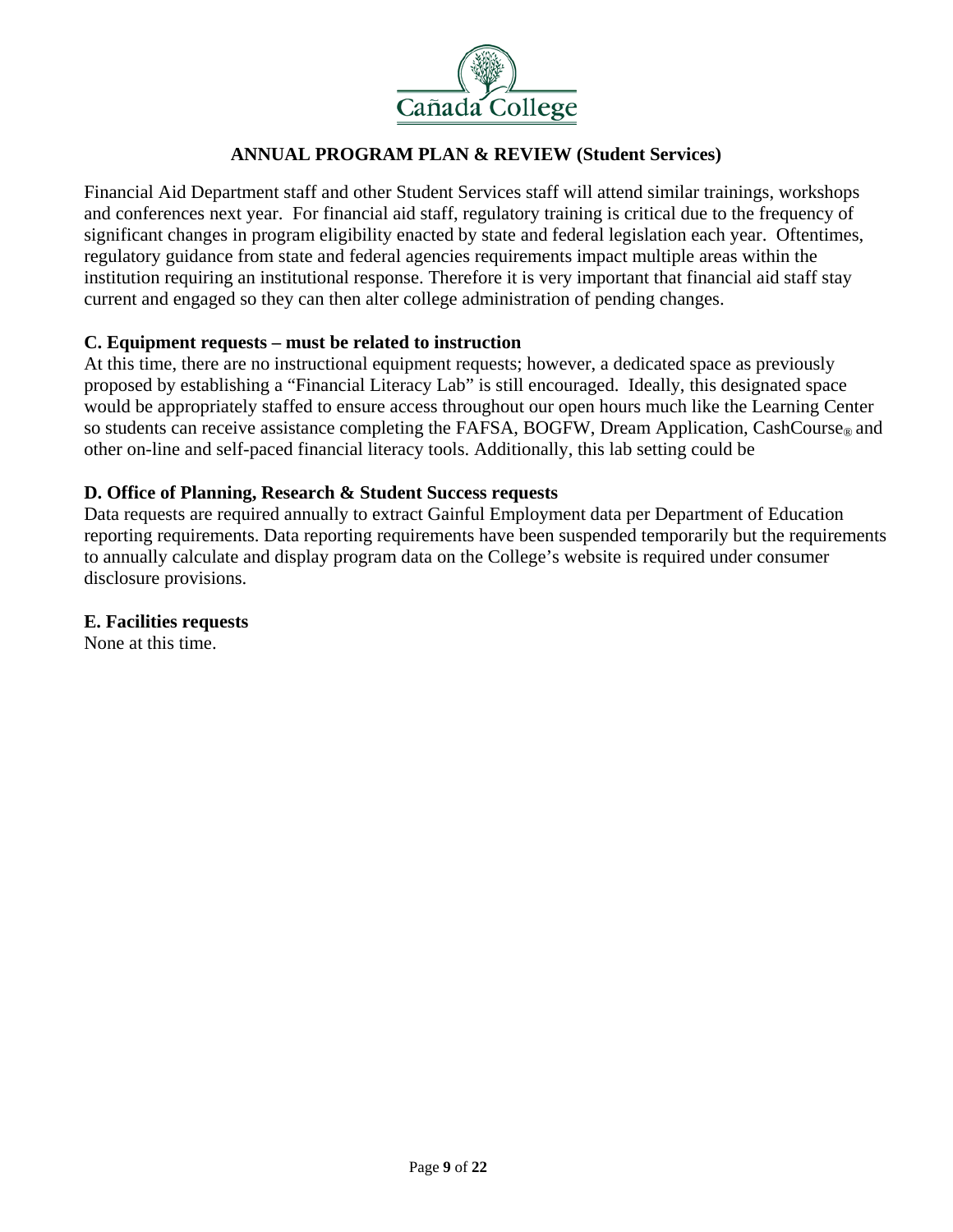

# APPENDIX A

| Student ID: G00 |  |
|-----------------|--|
|                 |  |

Student ID: G00\_\_\_\_\_\_\_\_\_\_\_\_\_\_\_\_\_\_\_ Today's Date:\_\_\_\_\_\_\_\_\_\_\_\_\_\_\_\_\_\_

Fall 2012 Cañada Financial Aid FAFSA Tuesday Workshop Student Learning Outcome

Prior to receiving assistance:

Name the three next steps you should follow after submitting your FAFSA online:

1.

2.

3.

After receiving assistance:

Name the three next steps you should follow after submitting your FAFSA online:

1.

2.

3.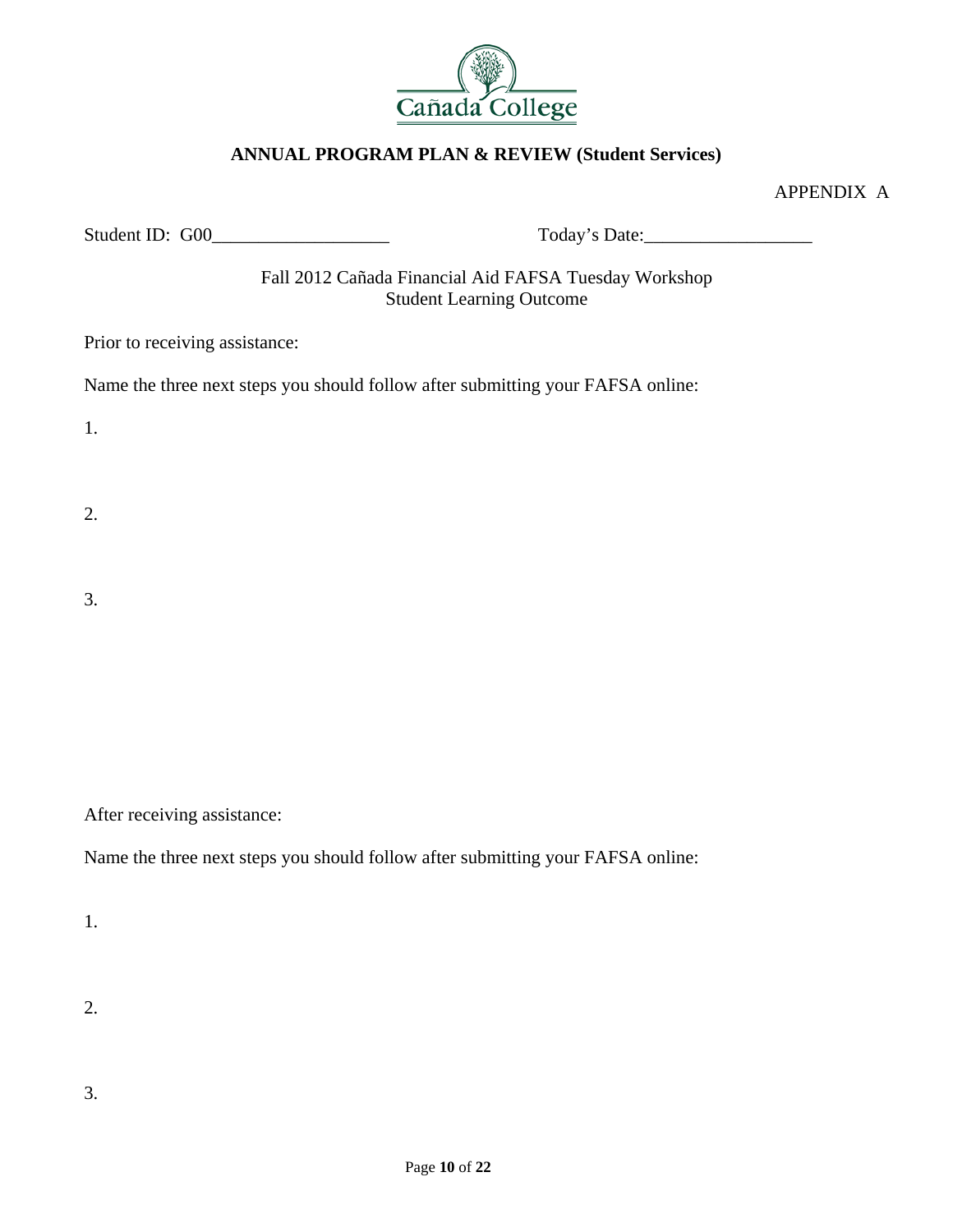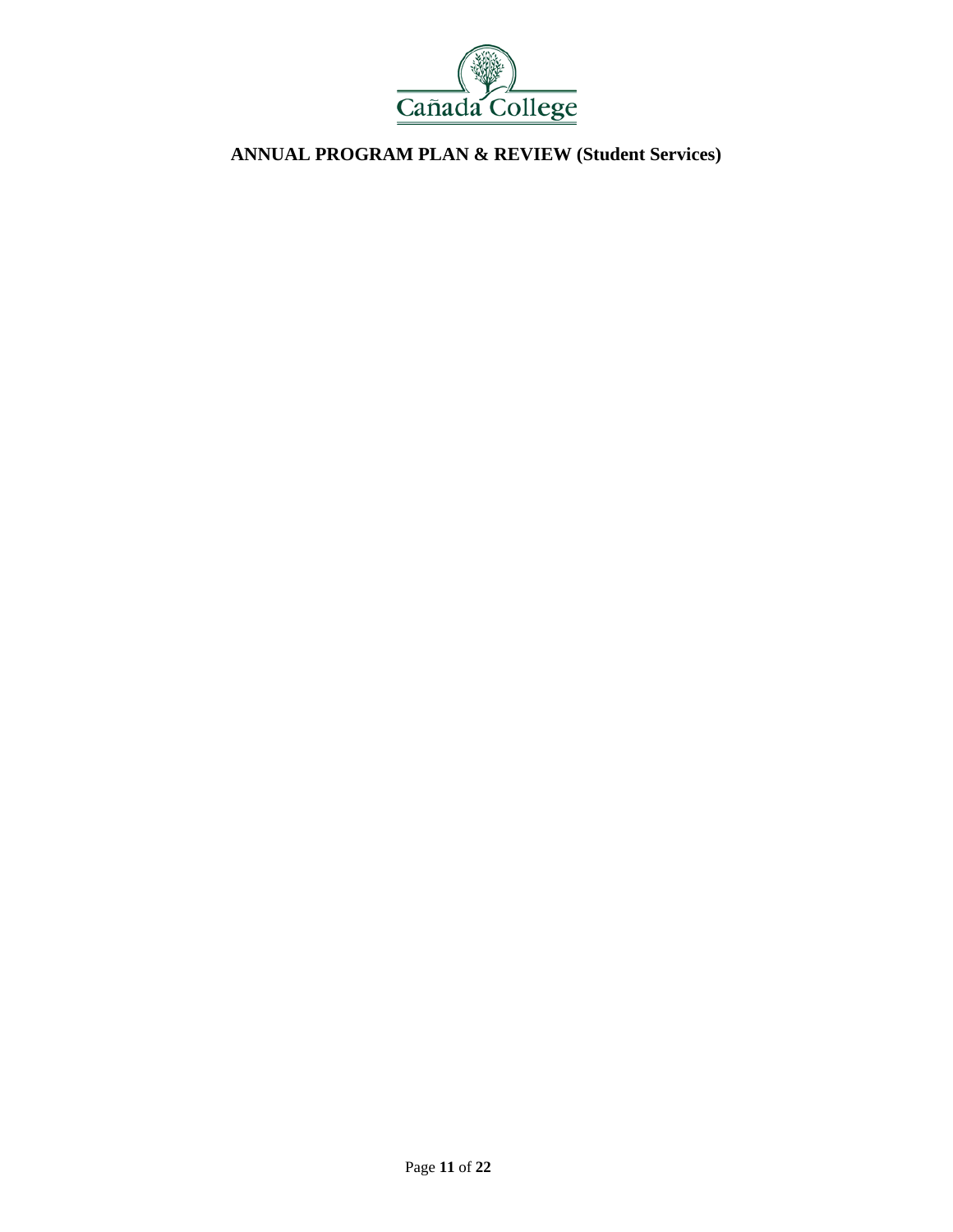

Fall 2012 Cañada Financial Aid FAFSA Tuesday Workshop Student Learning Outcome

Answer Key:

Name the three next steps you should follow after submitting your FAFSA online:

- 1. Print the "Confirmation Page" and keep it in a safe place.
- 2. Check your student email (my.smccd.edu) for any communications from our office regarding your FAFSA (allow a week).
- 3. Submit ALL requested/required documents needed to complete your file at the same time to the Cañada Financial Aid Office (check WebSMART).

Thank you for completing our brief questionnaire and allowing us to assist you today.

Please know the Cañada Financial Aid Staff are here to assist you; however, many times, by checking your student email or WebSMART, you can find out information on your own before either waiting in line to speak with someone or waiting for a call back from our office in response to a phone inquiry.

WebSMART: https://websmart.smccd.edu/ Cañada Financial Aid Website: http://www.canadacollege.edu/financialaid/index.php Office Hours: Monday and Thursday, 8:00 am – 4:30 pm Tuesday and Wednesday, 8:00 am to 7:00 pm Friday, 8:00 am – 12:00 pm (noon) Phone: (650) 306-3307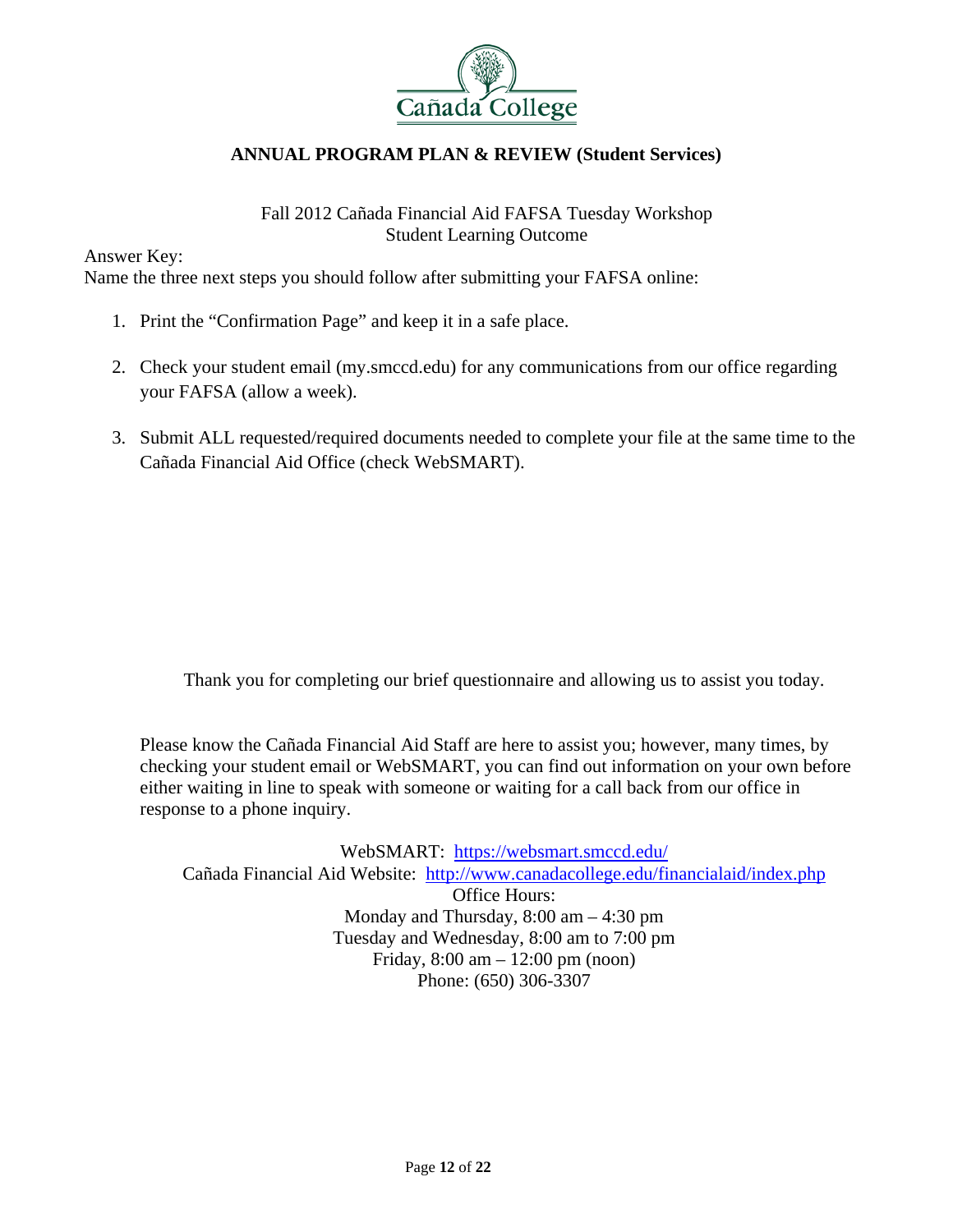

#### **APPENDIX B**

#### **Cañada College Classified Hiring / Position Justification**  Hiring Department: Financial Aid Office/Student Services

| Think Department. Thanelal The Onles blastic ber (1995) |                                       |
|---------------------------------------------------------|---------------------------------------|
| Position Title: Financial Aid Technician                | Classification: C6056                 |
| <b>Existing Position</b><br>X New Position              | Existing Position – Range/Duty Change |
| Position type: $\mathbf{X}$ permanent                   | 12 # of months<br>X full time         |

part time  $\frac{1}{\sqrt{1-\frac{1}{\sqrt{1-\frac{1}{\sqrt{1-\frac{1}{\sqrt{1-\frac{1}{\sqrt{1-\frac{1}{\sqrt{1-\frac{1}{\sqrt{1-\frac{1}{\sqrt{1-\frac{1}{\sqrt{1-\frac{1}{\sqrt{1-\frac{1}{\sqrt{1-\frac{1}{\sqrt{1-\frac{1}{\sqrt{1-\frac{1}{\sqrt{1-\frac{1}{\sqrt{1-\frac{1}{\sqrt{1-\frac{1}{\sqrt{1-\frac{1}{\sqrt{1-\frac{1}{\sqrt{1-\frac{1}{\sqrt{1-\frac{1}{\sqrt{1-\frac{1}{\sqrt{1-\frac{1}{\sqrt{1-\frac{1$ 

wCIS  $\frac{1}{2}$  % of full time  $\frac{1}{2}$  # of months

Position Allocation: 1.0 FTE general funds Expiration Date

#### **Budget Information:**

| Exiting employee: | Grade | <b>Step</b> |
|-------------------|-------|-------------|
|-------------------|-------|-------------|

Monthly pay of exiting employee: \$ 4,211 monthly/\$50,532 annually

New employee: Grade 26 Step 1

# **Justification**

Please respond to the following five questions on a separate piece of paper – preferably in Word format so justification can be electronically transmitted for review. Additional information may be provided as relevant for position justification. \**Please note, externally funded positions which are required under program/grant eligibility requirements are exempt from this process. These positions will be presented to shared governance bodies as information items only.* 

- 1. If a new position, describe the specific need for the position, if an existing position, reaffirm need in brief statement. (1b) If an existing position with a substantial change in duties, describe what duties have been added or deleted, and why this change is necessary and proposed salary range (may require District approval).
- 2. Explain how this position aligns with and supports the mission and strategic goals of the college.
- 3. If applicable, explain how adding this position or changing the duties will strengthen the department.
- 4. What, if any alternatives to filling the position or changing the duties were considered?
- 5. If applicable, explain how work will be accomplished if the position is not filled or reallocated.

This position has been reviewed by the department or division and is recommended for hiring.

Margie L. Carrington November 24, 2012 Dean / Director / Hiring Supervisor Date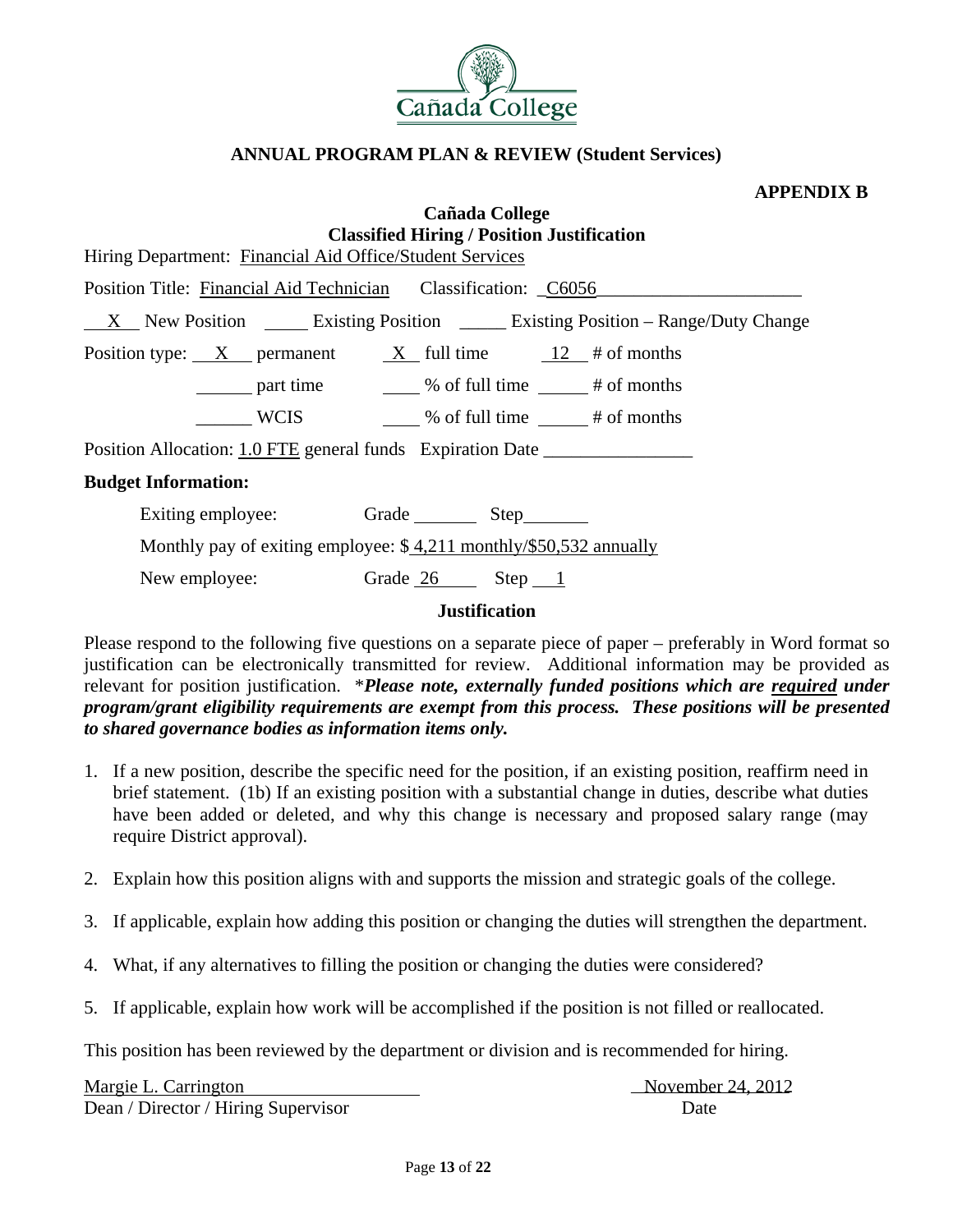

# **Cañada College Classified Hiring / Position Justification**

1. If a new position, describe the specific need for the position, if an existing position, reaffirm need in brief statement.

The Financial Aid Department at Cañada College is seeking funding to hire a new 1.0 FTE Financial Aid Technician to meet the increasing volume of student aid applicants each year, manage a case load of student files and assume responsibility for administering one or more specialized programs. The Department has received funding for the past two years under Measure G to hire a part-time hourly Financial Aid Assistant who is working 18-21 hours per week. We are recommending this position be unfunded and those funds (approximately \$17,000) be redirected to support the Financial Aid Technician. The difference in funding to bring this fulltime is approximately \$33,500.

Increased complexity of administering several federal and state programs over the past few years has improved with process automation and streamlining as a result of implementing changes recommended by a Business Process Analysis (BPA) conducted this past year. However, the BPA also exposed a void in technician level staffing required to balance workload and address the significant need for specialized program oversight, including the Scholarship Program, Cal Grant Program, Direct Loan Program, Return of Title IV, and most recently, addressing the gaps in serving undocumented and documented AB 540 students who are now eligible for state aid programs. Additionally, there continues to be the unmet need for coordination of financial literacy activities.

The *2011-12 Financial Literacy Program Plan* indicates the need for a district-wide Financial Aid Accountant to monitor and assist in reconciliation of state and federal aid funds, student repayment and loan default management. This is still a critically needed position but external to the day in-day out needs for additional staffing on campus for direct student support and service. This position is currently being reviewed through a District process since the intent is to centralize this position. The need locally is for another Financial Aid Technician whose proposed duties include:

- Reviewing, verifying and making corrections on student financial aid applications
- Packaging and awarding grants, loans, federal work-study
- Certifying and processing student loans
- Coordination of Scholarship Program
- Providing follow-up with students, parents, state and federal agencies
- Coordinating financial aid and financial literacy presentations for priority registration events, classroom presentations, counseling presentations
- Presenting to high schools and other target constituents
- Training and supervising student assistants and short term employees
- Training other staff on specialized programs, new processes, regulatory changes and procedures
- Participating and/or leading implementation teams (district-wide)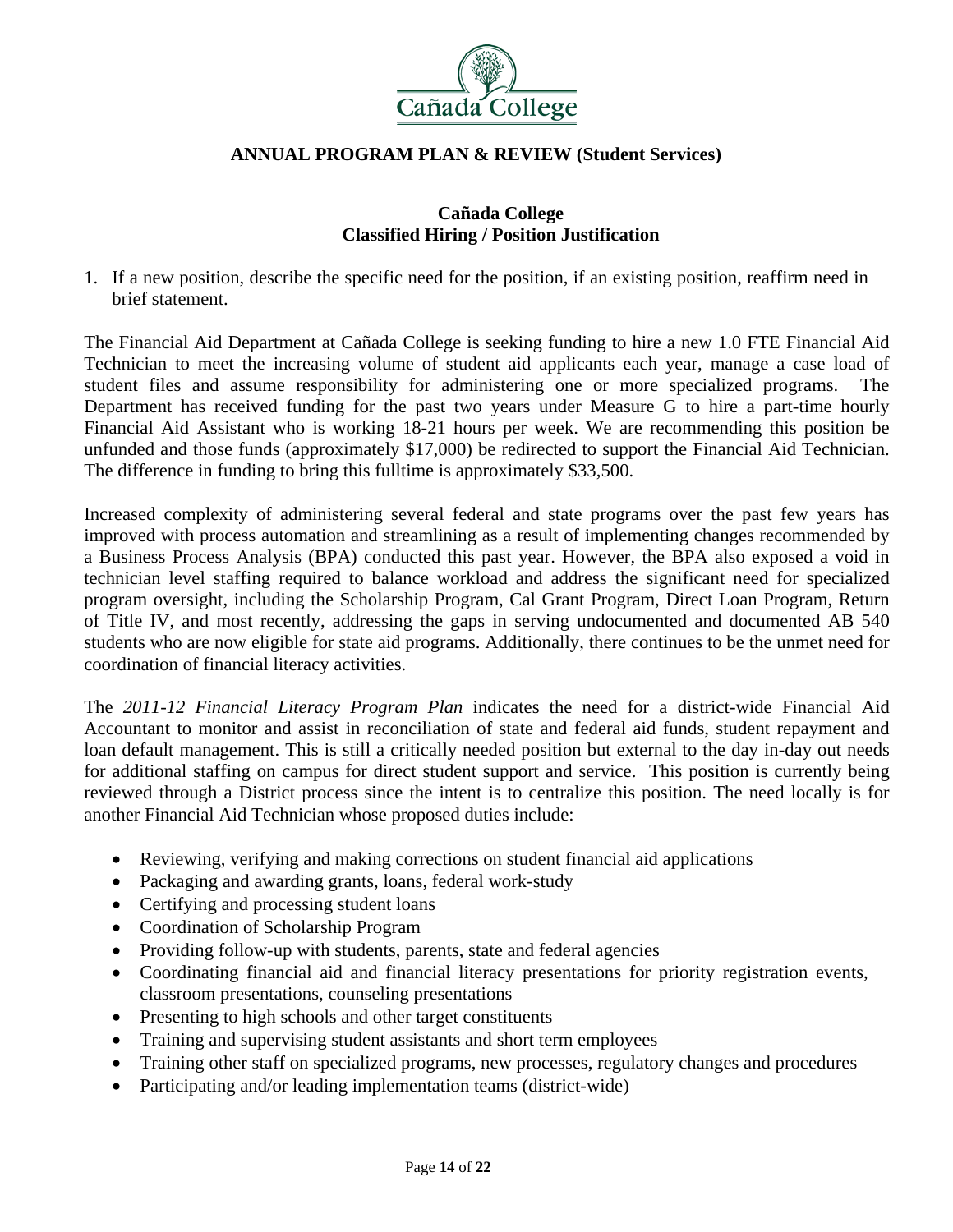

As part of the *2011-12 Outreach and Application Program Plan*, the need for additional financial aid staffing is recognized as a required resource to address the needs of new and returning students in many of our special support populations including first generation, EOPS, Veterans, Former Foster Youth, Displaced Workers, students with disabilities, etc. Filing the FAFSA is promoted as Step 2 of the enrollment process on our website and in our publications and also is a preventative measure for students being dropped for non-payment. The intended result is that many more students are applying for financial aid and attending workshops offered weekly and for special populations. Most recently, the changes in state aid eligibility for AB 540 students has necessitated the addition of more workshops, staff participation in new trainings and active involvement in task force activities. This added responsibility and increased application processing workload is impacting an already understaffed department.

The following list highlights many of the on-going workshops and presentations the Financial Aid Department conducts or attends as content experts throughout the year:

- College Night average 50-70 students/parents (annual)
- FAFSA Tuesday average 10 -12 students (weekly higher attendance during peak periods before/beginning of term and prior to March 2 Cal Grant deadline)
- Sequoia High School Spanish and Community College Night (3-4 times per year)
- Classroom/Program Presentations (Middle College, ESL, Reading, NSF scholars, Veterans several throughout year as faculty requested)
- Financial Literacy activities co-sponsored by TRiO/BTO as scheduled
- PEP average 40-50 students (three or four time per year April/May)
- SASS, BAGF, other community organizations attendance varies (once or twice a year)
- $\bullet$  AB 540 Workshops NEW for 2012-13. Already conducted two workshops  $(12/3/2013 26$ attendees, 12/12/2013 – 22 attendees). Four to six more workshops will be scheduled in February to assist AB 540 students in completing the Dream Application)
- Cash for College average 25-40 students and parents (two workshops scheduled: 2/12/2013 and 2/23/2013)
- Financial Aid Transfer Workshops (two workshops scheduled:  $2/13/2013$  and  $2/20/2013$ )
- Scholarship Application Workshops (2-3 in early February)

Table 1 illustrates the tripling of FAFSA application volume since 2007 while permanent staffing has remained relatively flat (comparative California Dream Application data is not yet available).

## Table 1

| Unduplicated FAFSA Applications By Aid Year |              |                                             |      |  |  |  |  |
|---------------------------------------------|--------------|---------------------------------------------|------|--|--|--|--|
| Aid Year                                    | Applications | Increase in Application from Prior Aid Year |      |  |  |  |  |
|                                             | Processed    |                                             |      |  |  |  |  |
|                                             |              | Numeric<br>Percentage                       |      |  |  |  |  |
| 2006-2007                                   | 1354         |                                             |      |  |  |  |  |
| 2007-2008                                   | 1415         | $+61$                                       | 4.3% |  |  |  |  |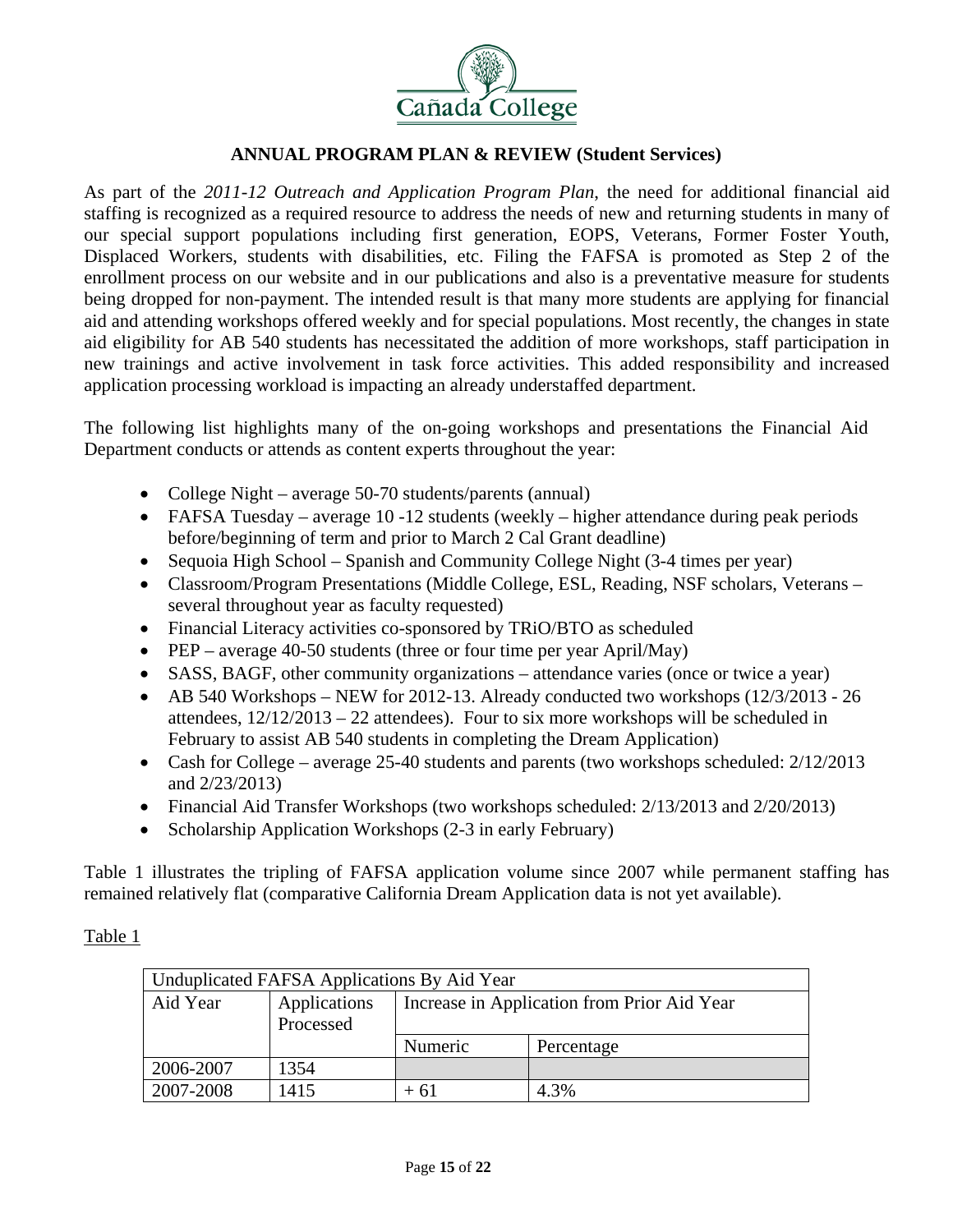

| 2008-2009 | 1700  | $+285$ | 16.8%                                   |
|-----------|-------|--------|-----------------------------------------|
| 2009-2010 | 2312  | $+612$ | 26.5%                                   |
| 2010-2011 | 3079  | $+767$ | 24.9%                                   |
| 2011-2012 | 3861  | $+782$ | 20.1%                                   |
| 2012-2013 | 3566* | n/a    | *As of $09/30/2012$ (Qtr 3 of 6) - will |
|           |       |        | continue to process new apps            |
|           |       |        | through $6/30/2013$                     |

In addition to the increased workload due to student application volume, administrative tasks and technical requirements, financial assistance programs have become increasingly more regulated and require Financial Aid Technicians and the Director to spend more time participating in District-wide technology meetings and trainings, both on and off site. As a Direct Lending institution, our college is mandated to ensure that we do not exceed an official 25% Cohort Default Rate (CDR) on loans. If there is a 3-year noncompliance on default or a one year 40% spike, the Department of Education can impose severe sanctions including termination of Pell and Direct Loan programs at Cañada College. There is currently not enough staffing capacity within the Financial Aid Department to fully address these needs and provide for a robust default management program. Having additional technical staffing will allow for the Director to spend more time managing these administrative responsibilities.

There has been steady program growth since 2003 when the state increased Board Financial Assistance Program - Student Financial Aid Administration (BFAP-SFAA) funding to increase the number of students receiving state and federal aid in the community colleges. The Financial Aid Department has hired 1.75 FTE permanent staff with these categorical funds since then but has not had an increase in general fund supported staffing for more than 15 years. Table 2 includes MIS reported program data from the 2007-08 aid year through the 2011-12 aid year; of significance is the 28% increase in Board of Governors Fee Waiver recipients and almost 300% increase in Pell Grant recipients during this period when overall enrollments, per MIS data have been relatively flat with exception to a spike in the 2009-10 reporting cycle.

Table 2 illustrates the steady state and federal aid program growth that impacts workload across the Department.

Table 2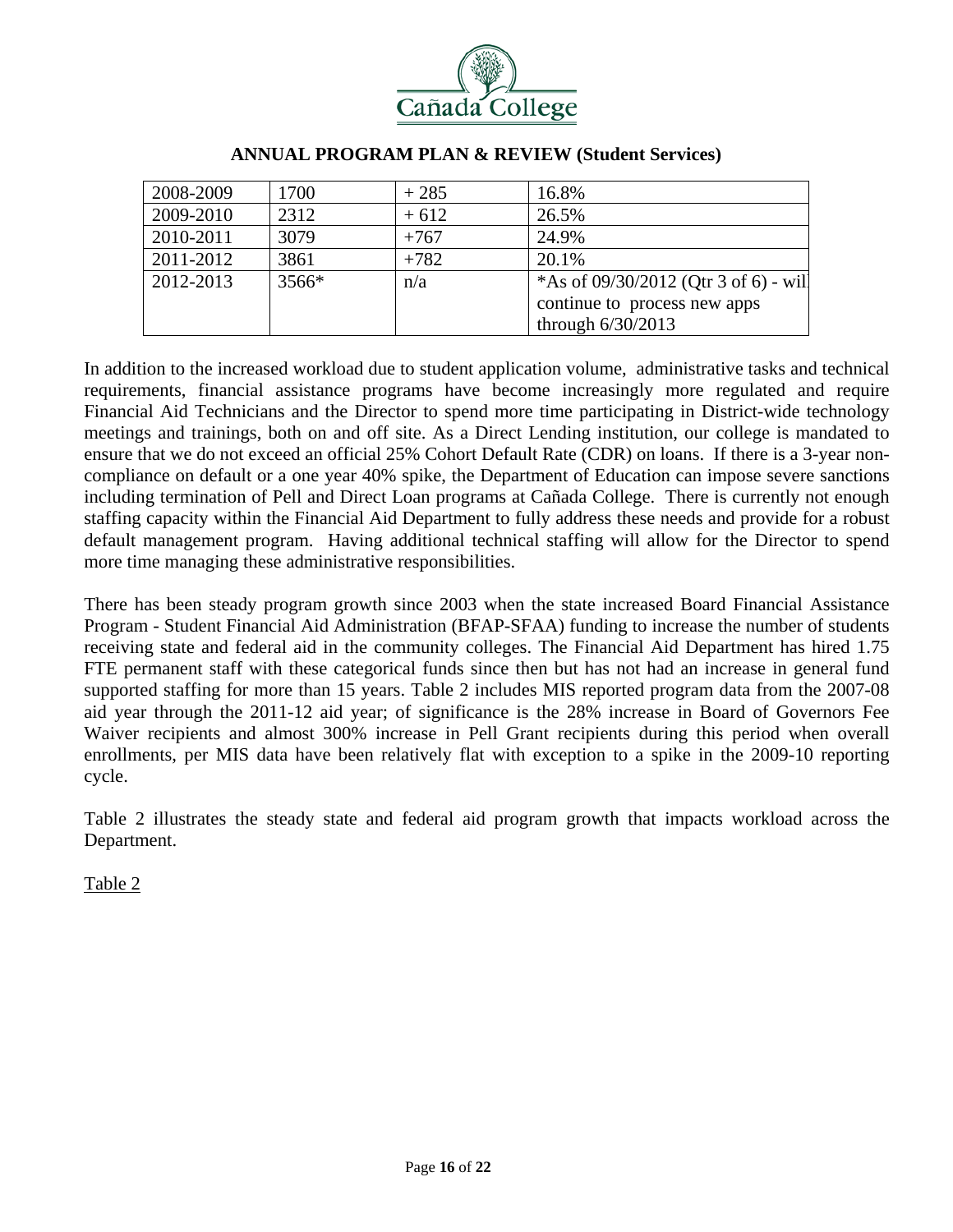

|              | California Community Colleges Chancellor's Office    | Annual 2006-<br>2007 | 2007        | Annual 2006 Annual 2007-<br>2008 | 2008              | Annual 2007 Annual 2008-<br>2009 | 2009              | Annual 2008-Annual 2009-<br>2010 | 2010              | Annual 2009 Annual 2010-<br>2011 | 2011              | Annual 2010 Annual 2011-<br>2012 | Annual 2011<br>2012 |
|--------------|------------------------------------------------------|----------------------|-------------|----------------------------------|-------------------|----------------------------------|-------------------|----------------------------------|-------------------|----------------------------------|-------------------|----------------------------------|---------------------|
|              | Financial Aid Summary Report                         | Student Count        |             | Aid Amount Student Count         | Aid Amount        | Student Count                    |                   | Aid Amount Student Count         |                   | Aid Amount Student Count         | Aid Amount        | Student Count                    | Aid Amount          |
| Canada Total |                                                      | 3,495                | \$2,320,841 |                                  | 3,416 \$2,394,107 |                                  | 3,915 \$3,546,007 |                                  | 4,411 \$5,612,292 |                                  | 4,490 \$6,404,817 |                                  | 4,838 \$7,877,998   |
|              | Board of Governors (BOG) Enrollment Fee Waiver Total | 3,480                | \$936,017   | 3,397                            | \$791,270         | 3,880                            | \$883,710         |                                  | 4,363 \$1,333,044 | 4,429                            | \$1,340,495       |                                  | 4,771 \$1,970,900   |
|              | Academic Competitiveness Grant                       |                      | \$750       | 6                                | \$3,550           | 15                               | \$9,000           | 27                               | \$21,172          | 29                               | \$19,754          |                                  |                     |
|              | Cal Grant B                                          | 71                   | \$83,635    | 80                               | \$91,060          | 85                               | \$105,496         | 74                               | \$85,701          | 96                               | \$112,263         | 120                              | \$140,566           |
|              | Cal Grant C                                          | 16                   | \$7,116     | 12                               | \$5,382           | $\overline{7}$                   | \$2,664           | 10                               | \$4,536           | ٥                                | \$3,528           | 14                               | \$5,832             |
|              | <b>CARE Grant</b>                                    | 8                    | \$7,000     | 17                               | \$15,128          | 16                               | \$3,110           |                                  |                   | 15                               | \$8,861           | 21                               | \$8,415             |
|              | <b>Chafee Grant</b>                                  |                      |             | 3                                | \$12,500          | 4                                | \$20,000          | 8                                | \$30,000          |                                  | \$40,000          | 5                                | \$20,000            |
|              | <b>EOPS Grant</b>                                    | 35                   | \$8,875     | 24                               | \$8,331           |                                  |                   | 12                               | \$1,500           |                                  | \$700             |                                  |                     |
|              | Other grant: non-institutional source                | 34                   | \$13,410    | 6                                | \$2,400           | 12                               | \$5,046           | 28                               | \$33,254          |                                  | \$5,000           | 8                                | \$5,150             |
|              | Pell Grant                                           | 477                  | \$1,078,889 |                                  | 534 \$1,276,520   |                                  | 658 \$1,751,329   | 998                              | \$3,089,136       | 1,208                            | \$3,861,179       |                                  | 1,404 \$4,524,434   |
|              | SEOG (Supplemental Educational Opportunity Grant)    | 196                  | \$81,975    | 203                              | \$80,850          | 128                              | \$74,800          | 148                              | \$80,350          | 149                              | \$80,650          | 152                              | \$81,500            |
|              | Loans Total                                          |                      |             |                                  |                   | 96                               | \$603,527         | 128                              | \$733,638         | 111                              | \$625,451         | 147                              | \$802,304           |
|              | Federal Direct Student Loan - subsidized             |                      |             |                                  |                   |                                  |                   |                                  |                   | 108                              | \$346,033         | 142                              | \$502,181           |
|              | Federal Direct Student Loan - unsubsidized           |                      |             |                                  |                   |                                  |                   |                                  |                   | 73                               | \$279,418         | 76                               | \$300,123           |
|              | Stafford Loan, subsidized                            |                      |             |                                  |                   | 92                               | \$341,781         | 120                              | \$420,423         |                                  |                   |                                  |                     |
|              | Stafford Loan, unsubsidized                          |                      |             |                                  |                   | 72                               | \$261,746         | 93                               | \$313,215         |                                  |                   |                                  |                     |
|              | Scholarship Total                                    |                      |             |                                  | \$5,600           |                                  | \$601             | 94                               | \$121,583         | 128                              | \$224,745         | 148                              | \$239,740           |
|              | Scholarship: institutional source                    |                      |             |                                  | \$1,600           |                                  | \$601             | 93                               | \$121,083         | 105                              | \$162,872         | 132                              | \$204,279           |
|              | Scholarship: non-institutional source                |                      |             |                                  | \$4,000           |                                  |                   |                                  |                   | 32                               | \$56,498          | 21                               | \$32,711            |
|              | Scholarship: Osher Scholarship                       |                      |             |                                  |                   |                                  |                   |                                  | \$500             | 6                                | \$5,375           | 4                                | \$2,750             |
|              | Work Study Total                                     | 31                   | \$103,174   | 30                               | \$101,516         | 27                               | \$86,724          | 25                               | \$78,378          | 30                               | \$82,191          | 35                               | \$79,157            |

Report Run Date As Of: 11/27/2012 5:23:36 AM

2. Explain how this position aligns with and supports the mission and strategic goals of the college.

#### **Mission Statement**

*Cañada College provides our community with a learning-centered environment, ensuring that students from diverse backgrounds have the opportunity to achieve their educational goals by providing transfer, career/technical, and basic skills programs, and lifelong learning, The college cultivates in its students the ability to think critically and creatively, communicate effectively, reason quantitatively to make analytical judgments, and understand and appreciate different points of view within a diverse community.* 

The position helps to reinforce the College's Mission Statement by virtue that it supports students from varied and diverse backgrounds; specifically in regards to socio-economic status and outreach to our sizeable service-area population of first generation and low-income students. The Financial Aid Technician will be supporting the campus community, a Hispanic Serving Institution, as aligned with the mission to connect with students from diverse backgrounds with resources and opportunities for broadening their financial literacy/understanding which then supports and builds a foundation for their selfefficacy and development of social capital. Academic success is better achieved when students have their basic financial needs met and therefore can afford courses, textbooks, and the general cost of living while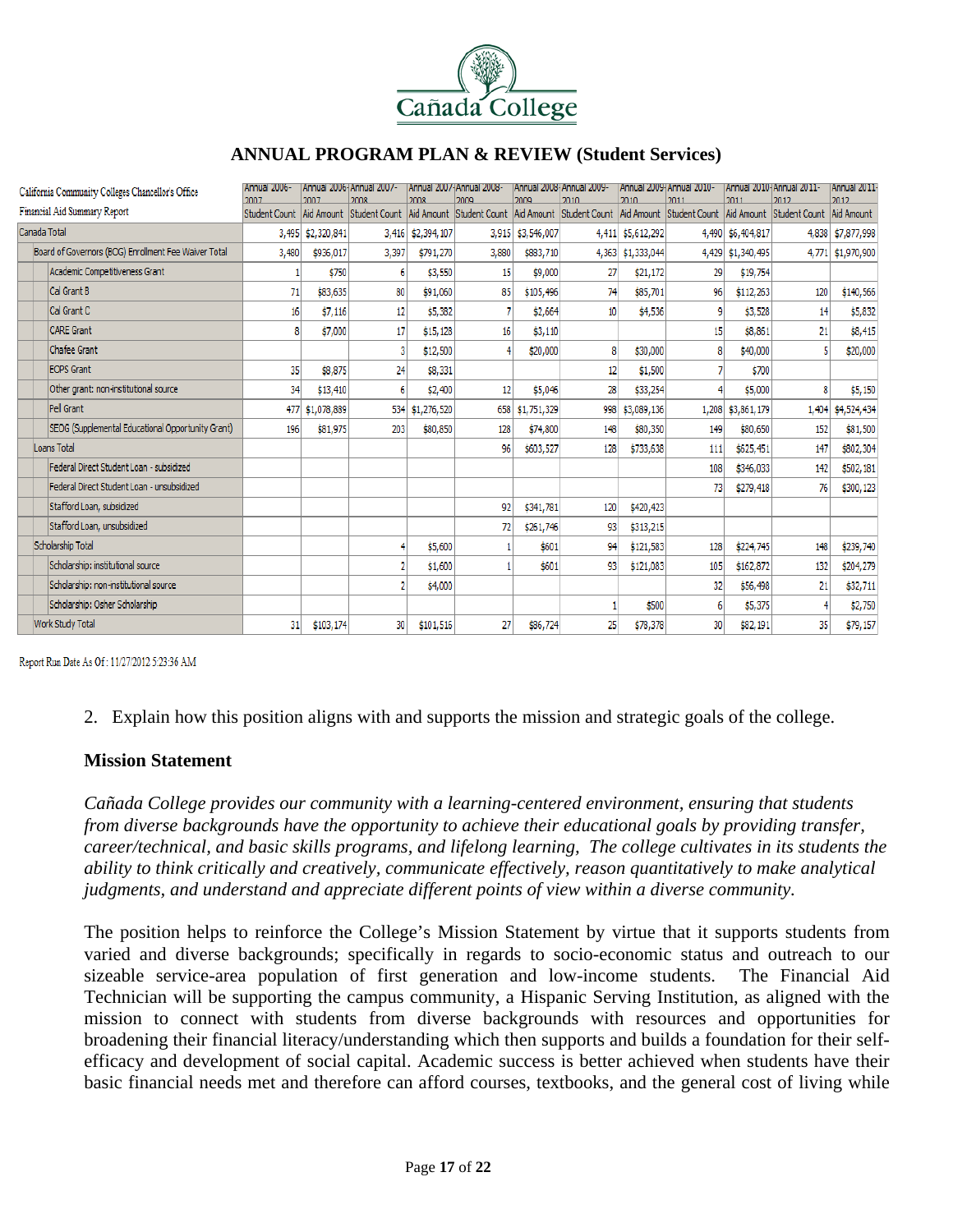

devoting their time to academic studies. Financial well-being works hand-in-hand with academic wellbeing and attainment of certificate, degree and transfer objectives.

This position will help in preparing students develop the critical thinking and analytical skills to properly utilize financial aid resources to achieve their educational goals, understand and take responsibility for the consequences of over-borrowing and failing to meet Satisfactory Academic Progress standards. The addition of a Financial Aid Technician position is in direct response to the evolving financial aid and financial literacy needs of our student population. It is responsive not only to our campus community but also to the current economic climate and the communities we serve.

3. If applicable, explain how adding this position or changing the duties will strengthen the department.

The addition of a 1.0 FTE Financial Aid Technician will strengthen the Financial Aid Department by increasing the number of highly skilled technical staff available to process aid applications in a timely way and manage complex state and federal programs sufficiently. At present, staffing is stretched very thin and program oversight is at risk of not meeting administrative capability as required under federal audit standards and local accreditation standards. This added position will assume responsibility for coordinating the scholarship program which will free-up some of the Director's time needed to monitor, read, review and interpret complex regulatory changes and legislative proposals impacting compliance, budgetary, programmatic and operational requirements for state and federal aid programs.

The Business Process Analysis (BPA) conducted this past year for all three colleges' Financial Aid Offices provided our offices with process mapping to aid us in streamlining the manual steps for importing FAFSA data (called ISIRs) and running them through an automated process to identify missing or required documents and sending automated notifications and updating Banner self-service (WebSMART). The process allows us to auto package students whose files do not require any additional documentation. This accounts for approximately 40% of our processed files which is a significant improvement. However, as overall volume has increased, so has the number of students selected for verification which requires the Financial Aid Department to collect and review and correct in many instances student application data and resolve conflicting information. If not for the BPA and implementing positive changes as a result of it, staff would be months behind each term in student aid processing.

The ongoing automation for each aid-year requires annual system set-up by highly technical level staff members and pulls the Lead Technician away from helping the other technicians research and resolve processing errors and helping in peak periods to process student files. This leaves responsibility for addressing student volume on other staff as the programs continue to grow or have more complex regulations applied to them.

Multiple regulatory changes including the conversion from the Federal Family Loan Program to Direct Lending in 2010, the elimination of Ability to Benefit provisions in 2012, changes to the Satisfactory Academic Progress appeal approval process in 2011, course repeatability restrictions in 2011, Subsidized loan eligibility reductions beginning in 2013 and custom verification changes being implemented for the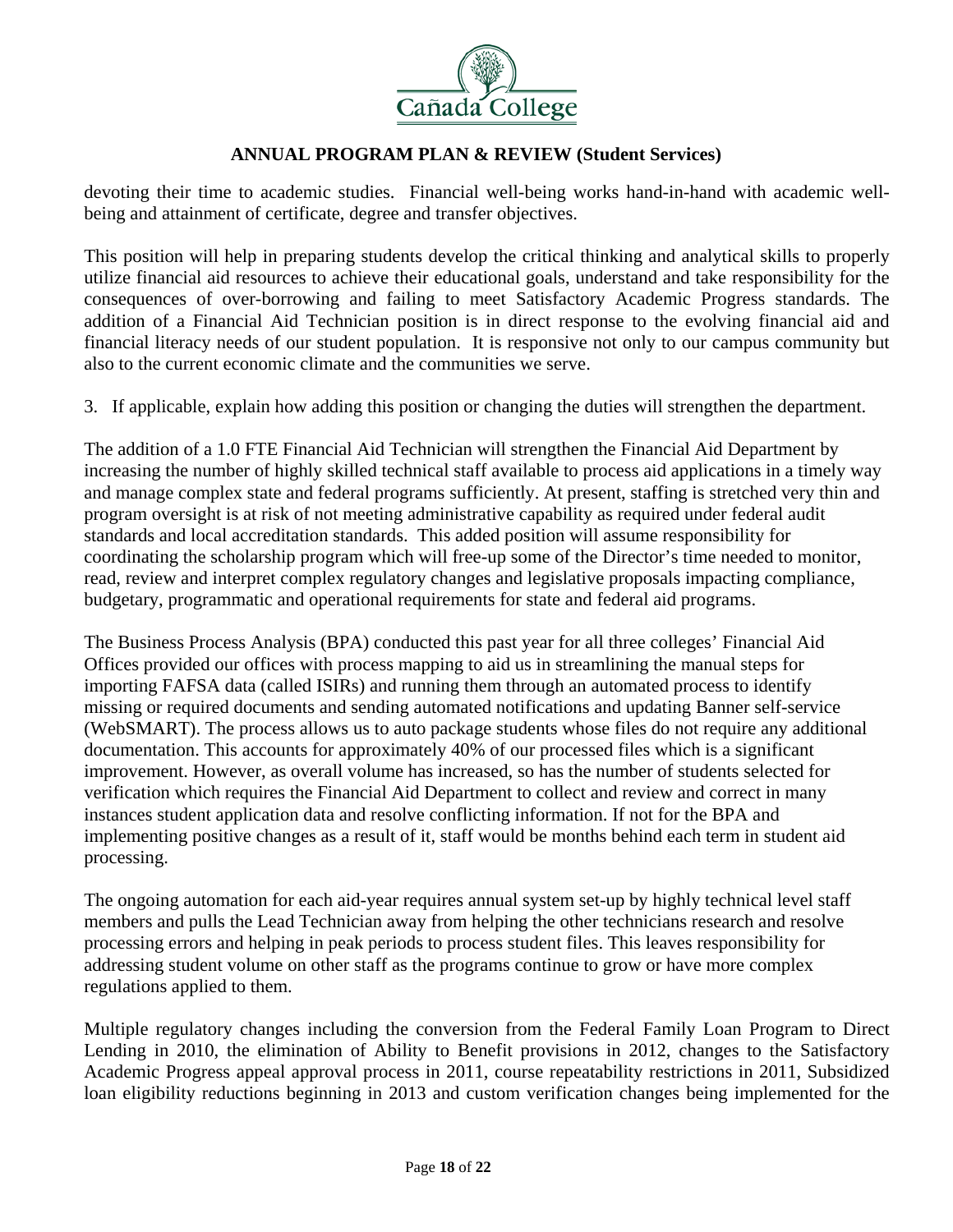

2013-14 aid year are but some of the statutory and regulatory changes that require close monitoring and manual processes to ensure students meet the stricter eligibility requirements and that the College is compliant. Financial Aid staff must spend time daily explaining these changes to students, parents, counselors, and instructors.

As part of the College Costs Appropriation Act of 2012, students who exceed the equivalent of 12 fulltime semesters (6 fulltime years) of federal Pell Grant funding are no longer eligible for federal aid. The impact on the College is not high in terms of students losing eligibility while Cañada students but many will lose eligibility before completing their 4-year degrees. The major impact is in the tracking and monitoring of these students to prevent over-awarding and in counseling them individually about other financial aid options when they transfer so they do not think they must drop out if they lose Pell Grant eligibility. An additional Financial Aid Technician is needed to help fulfill the needs in both serving students and maintaining ever changing compliance with state and federal legislative and regulatory changes.

4. What, if any alternatives to filling the position or changing the duties were considered?

Because of complex technical, regulatory and compliance issues and statutory requirements associated with administering state and federal aid programs, much of the workload that falls on each Financial Aid Technician and the Director cannot be delegated to staff in less technical positions. An additional technical permanent staff position is required to address processing of specialized programs and packaging and awarding student aid. These tasks cannot be delegated to student assistants or an assistant level staff member due to both job classification issues and the expertise and technical knowledge required.

During the 2011-12 fiscal year, financial aid staff logged approximately 310 hours of paid overtime which equates to almost two months of fulltime work hours. Staff comp time is difficult to determine. In 2010-11 and 2011-12, it was challenging to get overtime and comp time approved. However, the justifiable need for staff to work overtime has been better understood this past year as a result of the BPA and it illustrating the workload issues. Some of the work required is not getting done as regularly as it should due to staffing needs include year-round attention to the scholarship program, reconciliation, providing default aversion outreach and communication, staying current on Return of Title IV processing, and other program management issues. Staff tend to keep internal comp time as a result of needing to catch-up periodically on their programs.

A staffing comparison below in Table 3 shows the level of staffing at all three college's financial aid offices.

| Position                         | Cañada FTE | <b>CSM FTE</b> | <b>Skyline FTE</b> |
|----------------------------------|------------|----------------|--------------------|
| Director                         | 0.1        |                |                    |
| Lead Technician                  | 0.1        |                |                    |
| Program Services Coordinator (FA |            |                | 1.0                |
| Outreach)                        |            |                |                    |

Table 3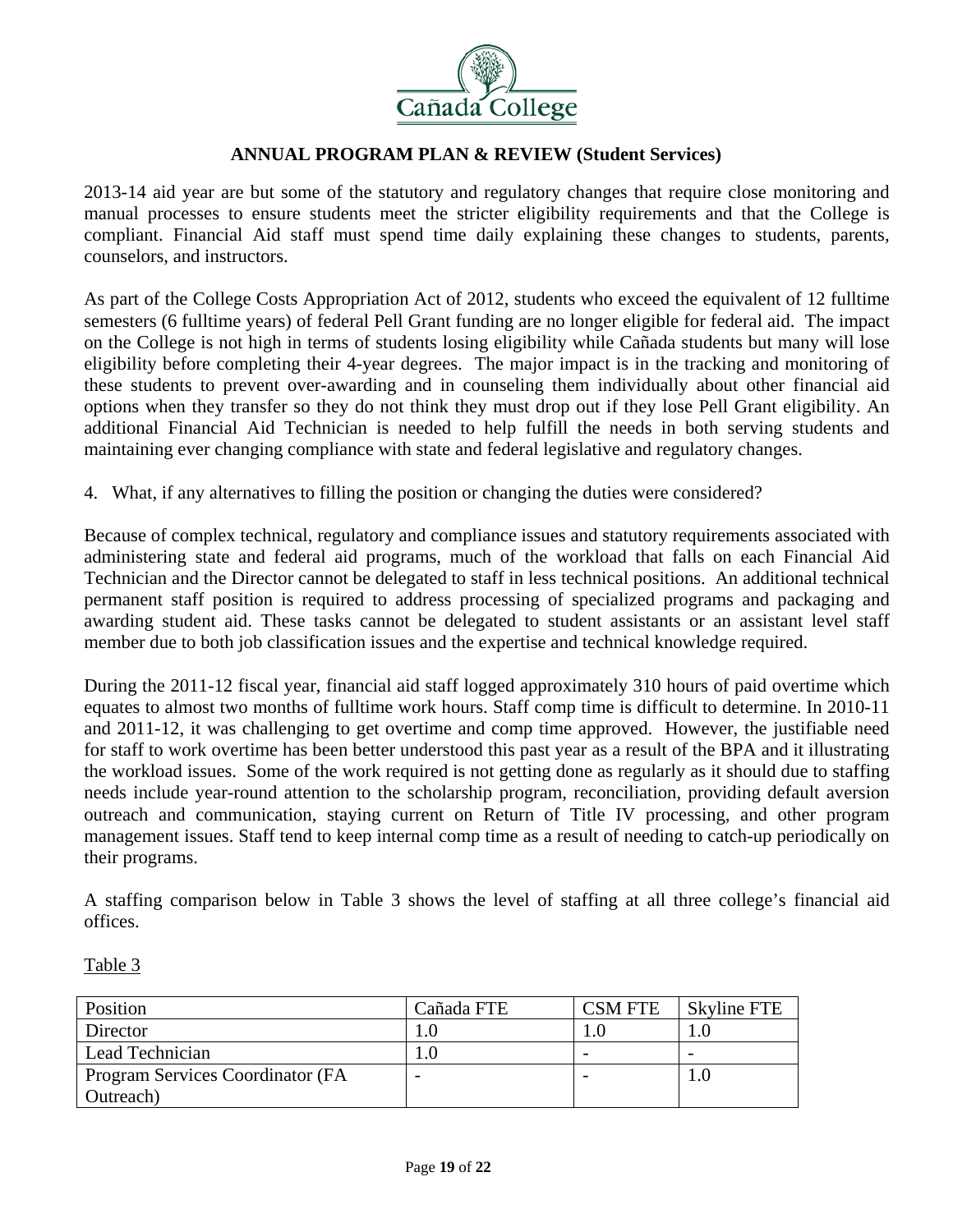

| Technician              | $\sim$ $\sim$<br>، ،     | J.U | -4.U     |
|-------------------------|--------------------------|-----|----------|
| Counselor               | $\overline{\phantom{0}}$ |     | .50      |
| <b>Office Assistant</b> | -                        | -   | 1.V      |
| Total                   | −<br>4.1                 | 0.0 | −<br>ن ا |

The above staffing comparison is not to imply that the other two campuses are adequately staffed. The three colleges received the following unduplicated FAFSA applications for the 2011-12 aid-year:

- Cañada College 3,861
- College of San Mateo 6,572
- Skyline College  $-7,386$

However, as better-resourced colleges, they have support in other areas that may lessen some of the workload issues on their financial aid departments such as dedicated counseling support, outreach staff and student-staffed computer labs that also facilitates greater application volume.

Staff training and professional development are especially important and timely for financial aid professionals. Staff are required to participate in a variety of workshops, trainings, webinars and conferences throughout the year to stay current on policy and processing changes, regulations and other mandates from many agencies including the Department of Education, the California Student Aid Commission, the SMCCCD, the California Community College Chancellors Office, the Department of Veterans Affairs, etc. oftentimes offered by the agencies themselves or through partnerships with professional associations including the California Community Colleges Student Financial Aid Administrators Association (CCCSFAAA), the California Association of Financial Aid Administrators (CASFAA) and the National Association of Student Financial Aid Administrators (NASFAA) as well as software/financial aid management system trainings (3CBG/Ellucian Live). Since not all staff can attend all trainings, it is important those that do bring back critical information to share and then in turn, train other staff on new processes, procedures and resources. Having another Financial Aid Technician responsible for not only attending but training others also helps balance workload and also provides more "go to" experts in the office.

5. If applicable, explain how work will be accomplished if the position is not filled or reallocated.

As indicated in the response to question four, there is not an alternative to filling the position. The position must be filled in some capacity which may include any or all of the following:

- Regular staff work significant overtime as needed to stay as current as possible in processing students aid files and addressing specialized program management and compliance requirements.
- A short-term fulltime Financial Aid Technician is approved for a year while alternative long term staffing needs are reconsidered.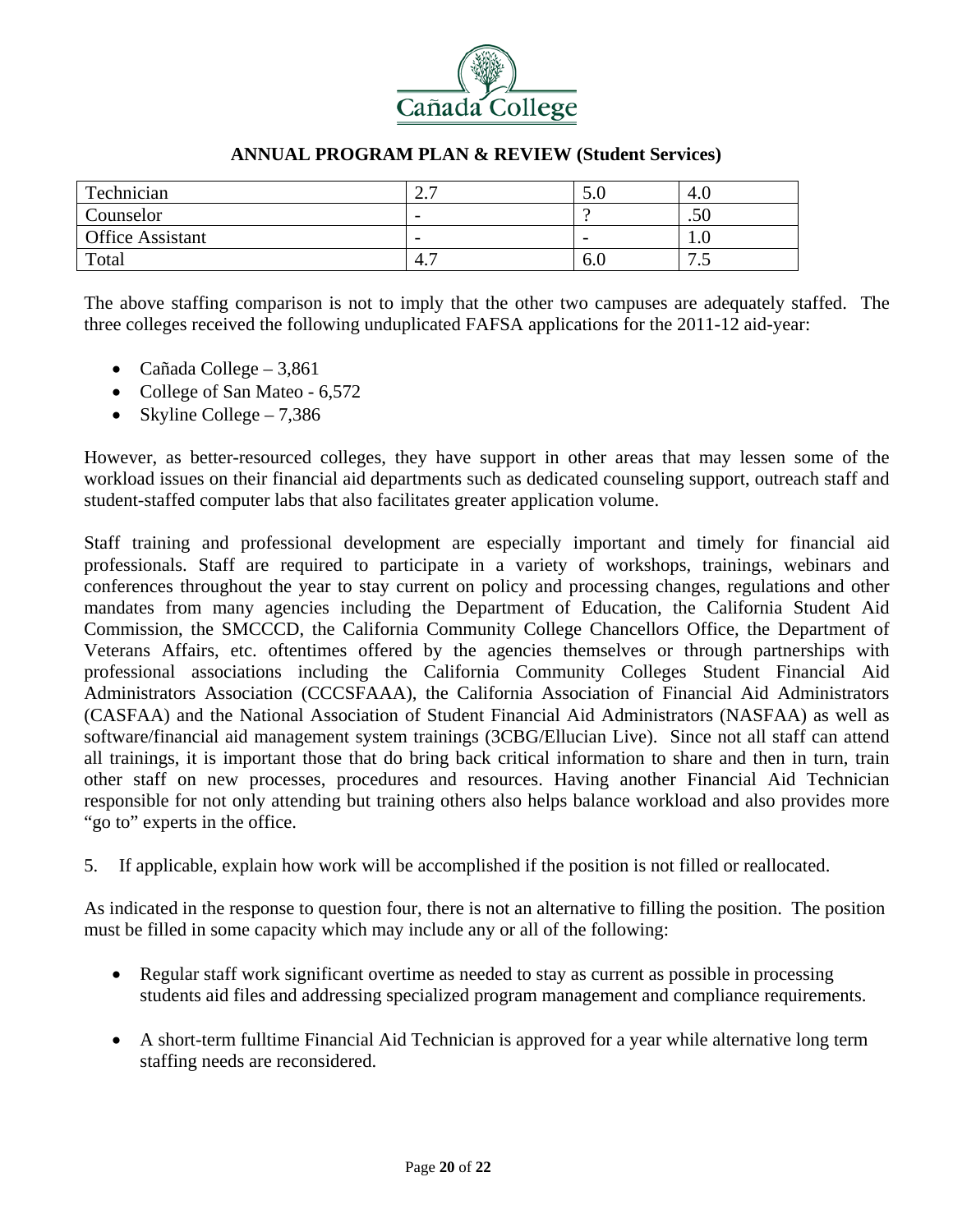

• Reduce "open" hours to students so staff have additional time for processing and training demands (possible full Friday closure plus a half day on Tuesday or Wednesday mornings for example).

The Cañada College Financial Aid Department has experienced substantial growth since 2003 while staffing has remained relatively flat. Program growth alone cannot be sustained with the current level of staffing. The status quo is not sustainable over time. Staff should not be expected to continually work overtime nor the Director to work 60-hour weeks to meet the demands of the Department. We believe hiring of a fulltime Financial Aid Technician is warranted.